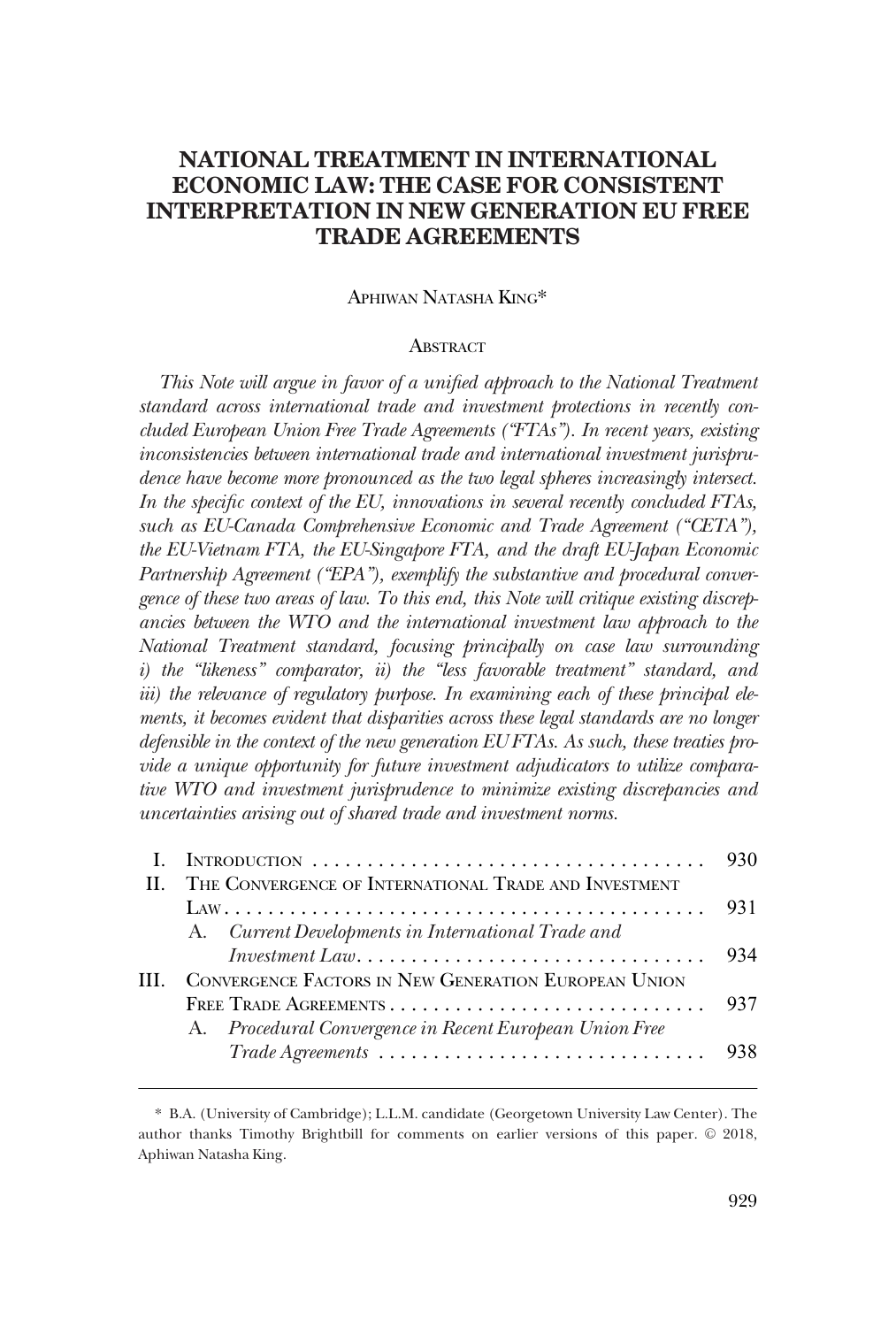<span id="page-1-0"></span>

|     | B.           | Substantive Convergence in Recent European Union Free                                                           |     |
|-----|--------------|-----------------------------------------------------------------------------------------------------------------|-----|
|     |              |                                                                                                                 | 939 |
| IV. |              | NATIONAL TREATMENT ACROSS THE WTO AND INTERNATIONAL                                                             |     |
|     |              | <b>INVESTMENT LAW: IMPLICATIONS IN THE EUROPEAN UNION</b>                                                       |     |
|     |              |                                                                                                                 | 941 |
|     | $\mathbf{A}$ | "Likeness" Under WTO and International Investment Law.                                                          | 942 |
|     |              | "Likeness" in WTO Law<br>$\mathbf{1}_{\cdot}$                                                                   | 942 |
|     |              | "Likeness" in International Investment Law<br>2.                                                                | 944 |
|     |              | Comparative Analysis of the "Likeness"<br>3.                                                                    |     |
|     |              |                                                                                                                 | 945 |
|     | B.           | "Less Favorable Treatment" under WTO and International                                                          |     |
|     |              | Investment Law $\ldots$ , $\ldots$ , $\ldots$ , $\ldots$ , $\ldots$ , $\ldots$ , $\ldots$ , $\ldots$ , $\ldots$ | 947 |
|     |              | Comparative Analysis of the "Less Favorable<br>1.                                                               |     |
|     |              | Treatment" Criterion                                                                                            | 949 |
|     | С.           | Regulatory Purpose under the WTO and International                                                              |     |
|     |              | $Investment\ Law.\dots.\dots.\dots.\dots.\dots.\dots.\dots\dots\dots$                                           | 951 |
|     |              | Comparative Analysis of the "Regulatory Purpose"<br>1.                                                          |     |
|     |              | Criterion                                                                                                       | 954 |
|     |              |                                                                                                                 | 956 |
|     |              |                                                                                                                 |     |

#### I. INTRODUCTION

Questions as to the appropriate relationship between international trade and international investment law have intensified in recent years. Despite the shared roots of these disciplines in Friendship, Commerce, and Navigation ("FCN") treaties of the eighteenth-nineteenth centuries, it became common practice over the course of the twentieth century to negotiate separate international trade and investment agreements, resulting in divergent legal standards, dispute resolution procedures, and administrative institutions. As a result, international trade law has been marked by its multilateralism and centralization since the early days of dispute resolution under the General Agreement on Tariffs and Trade ("GATT"), accelerating with the establishment of the World Trade Organization and Appellate Body ("AB") in 1995. By contrast, the primary feature of international investment law has been its comparative fragmentation and decentralization, a byproduct of the *ad hoc* tribunals established across a network of more than 3,000 heterogeneous and predominantly bilateral treaties. Moreover, where the WTO has been primarily responsible for the administration of state-to-state international trade disputes, international investment law has been enforced by private claimants and administered by a variety of commercial arbitral institutions including the International Centre for Settlement of Investment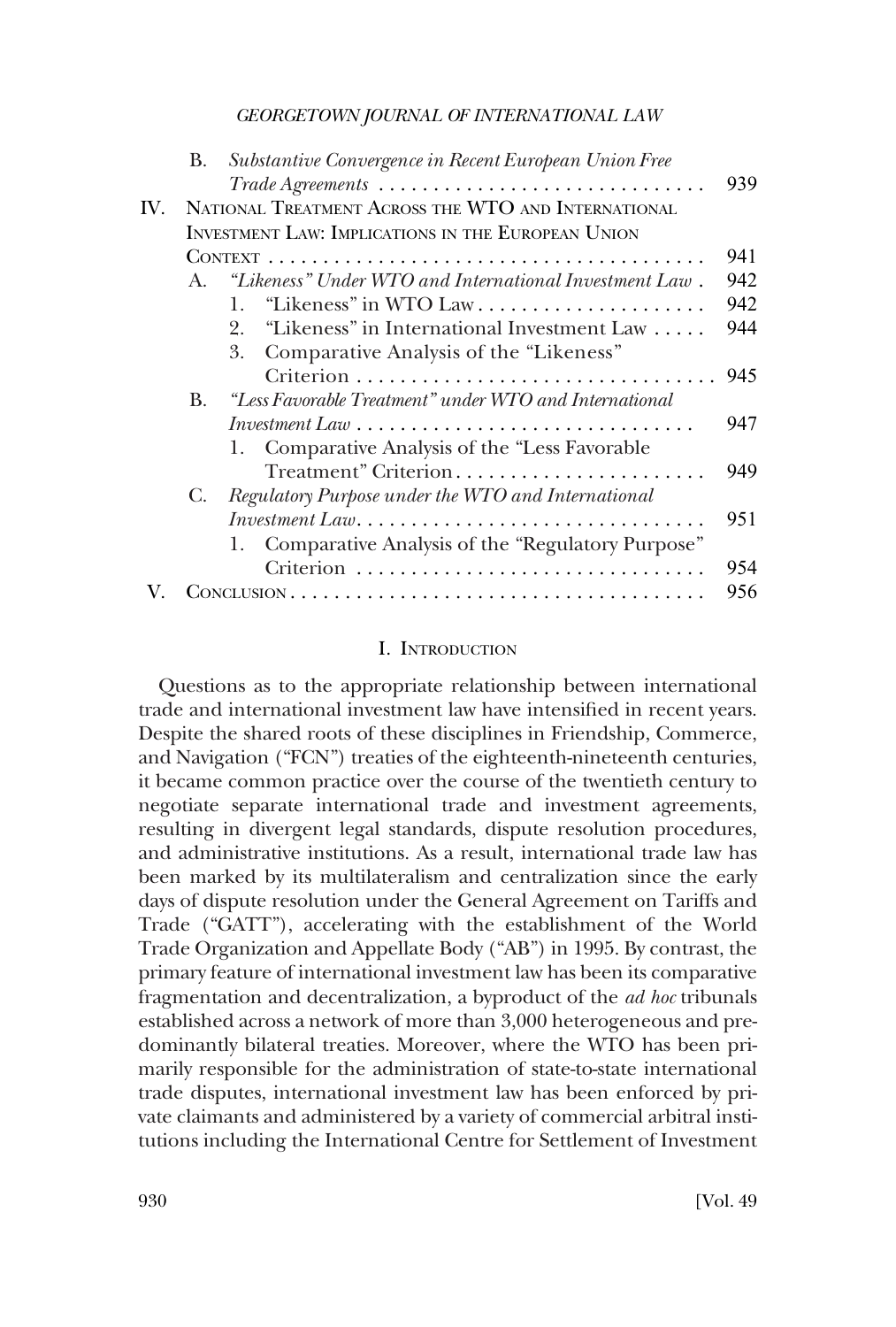<span id="page-2-0"></span>Disputes ("ICSID"), Permanent Court of Arbitration ("PCA") and International Chamber of Commerce ("ICC").

As a result, jurisprudential approaches have diverged significantly across the two legal fields, even in the case of near identical legal norms such as National Treatment ("NT") and Most Favored Nation ("MFN"). However, public dissatisfaction with investor-state arbitration has increasingly compelled leading supranational actors such as the European Union to look to the WTO in their attempts to reform their foreign investment law. This has been particularly evident in the EU's conclusion of several innovative Free Trade Agreements ("FTAs"), which have adopted a partially hybridized approach to international investment and trade law standards and dispute resolution mechanisms. $<sup>1</sup>$ </sup>

This Note explores how these innovations in treaty formulation are increasingly problematizing existing inconsistencies in the interpretation of shared trade and international investment norms such as National Treatment. The first section of this Note will provide an overview of the current debate surrounding the appropriateness of greater integration between international trade and investment law, and will outline evidence of the growing convergence of substantive, procedural and institutional aspects of these legal regimes. The second section will specifically examine these developments in the EU context with a focus on FTAs such as the EU-Canada Comprehensive Economic and Trade Agreement ("CETA"), the EU-Singapore FTA, the EU-Vietnam FTA, and the draft EU-Japan Economic Partnership Agreement ("EPA"). Finally, the third section will engage in a comparative analysis of the jurisprudence of the WTO and investment arbitral tribunals to demonstrate how textual innovations in these EU FTAs support greater consistency in the interpretation of the National Treatment standard.

II. THE CONVERGENCE OF INTERNATIONAL TRADE AND INVESTMENT LAW

Recent years have witnessed growing momentum for a more unified approach to the regulation of international trade and foreign

<sup>1.</sup> *See, e.g*., Kyle Dylan Dickson-Smith*, Does the European Union Have New Clothes: Understanding the EU's New Investment Treaty Model*, 17 J. WORLD INV. & TRADE 773 (2016); Maria Laura Marceddu, *The EU Dispute Settlement: Towards Legal Certainty in an Uneven International Investment System?*, 1 EUR. INV. L. & ARB. REV. 33 (2016); Stefanie Schacherer, *TPP, CETA and TTIP Between Innovation and Consolidation: Resolving Investor–State Disputes Under Mega-regionals*, 7 J. INT'L DISP. SETTLEMENT 628 (2016); Stephan W. Schill, *Editorial: US Versus EU Leadership in Global Investment Governance*, 17 J. WORLD INV. & TRADE 1 (2016); Gus Van Harten, *The European Commission's Push to Consolidate and Expand ISDS: An Assessment of the Proposed Canada-Europe CETA and Europe-Singapore FTA*, 11 OSGOODE LEGAL STUD. RES. PAPER SERIES 1 (2015).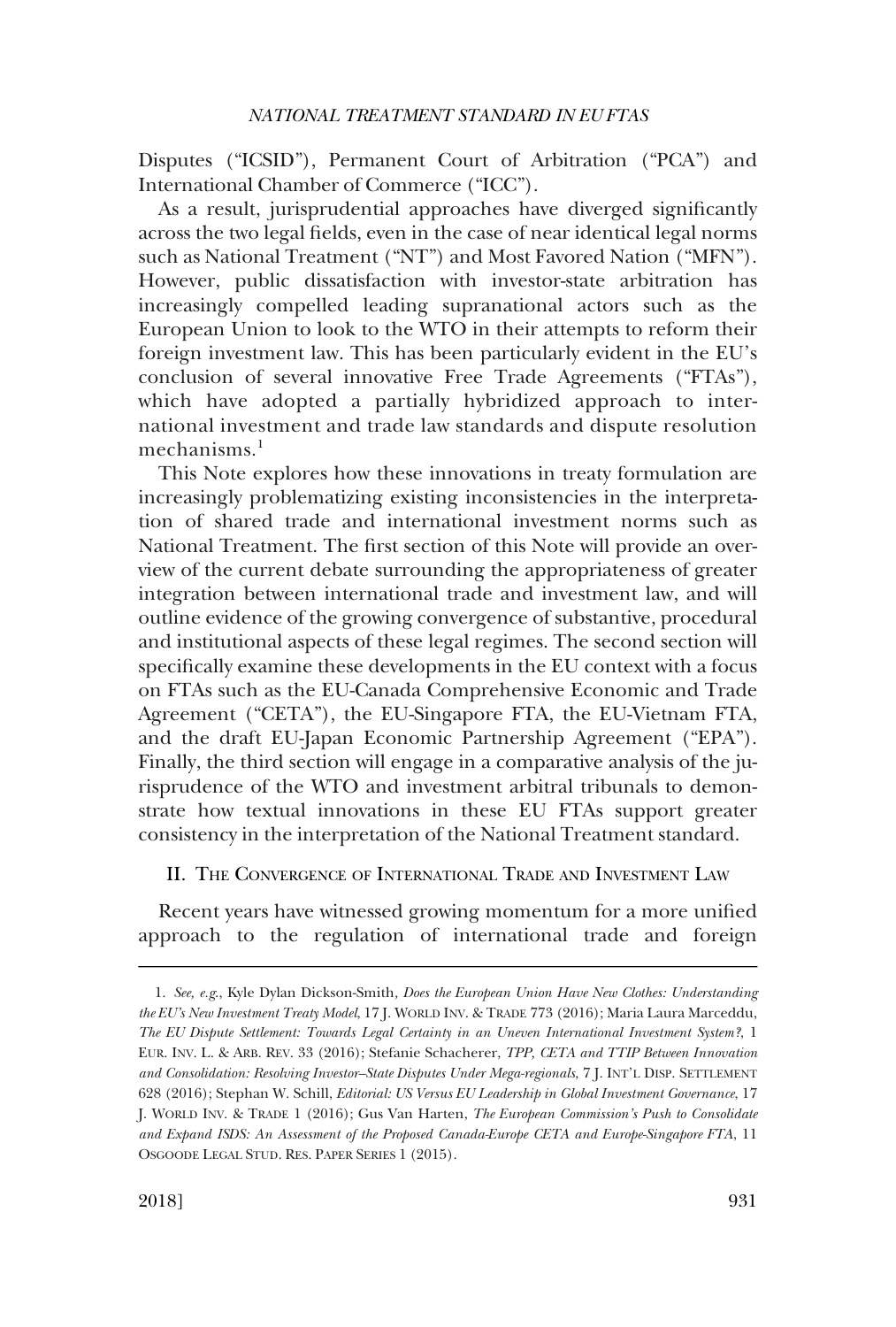investment.<sup>2</sup> Scholars have noted many parallels between the two areas of law, including the active participation of states and multinational corporate businesses in both spheres,<sup>3</sup> as well as the uniquely enforceable remedies available across both types of public international law agreement.<sup>4</sup> Additionally, many academics have noted that the purpose of both investment and trade agreements is essentially to promote economic liberalization and global mobility through eliminating protectionism.5 This is evidenced by the common proliferation of standards such as NT and MFN across International Investment Agreements ("IIAs"), Preferential Trade Agreements ("PTAs"), and numerous WTO treaties.<sup> $6$ </sup> According to this perspective, the separate regulation of trade and investment is ostensibly a function of historical accident,<sup>7</sup> and greater coordination between the two fields would be desirable to minimize unnecessary duplication and inefficiency.<sup>8</sup>

3. Joost Pauwelyn, *The Rule of Law Without the Rule of Lawyers? Why Investment Arbitrators are from Mars, Trade Adjudicators from Venus*, 109 AM. J. INT'L L. 761, 766 (2015).

4. KURTZ, *supra* note 2, at 1.

5. Roger P. Alford, *The Convergence of International Trade and Investment Arbitration*, 12 SANTA CLARA J. INT'L L. 35, 60 (2013); Federico Ortino, *The Investment Treaty System as Judicial Review*, 24 AM. REV. INT'L ARB. 437, 440-45 (2013).

6. Sergio Puig, *The Merging of International Trade and Investment Law*, 33 BERKELEY J. INT'L L. 1, 11 (2015).

7. Joost Pauwelyn, *At the Edge of Chaos? Foreign Investment Law as a Complex Adaptive System, How It Emerged and How It Can Be Reformed*, 29 ICSID REV. 372, 402-04 (2014); Tomer Broude, *Investment and Trade: The 'Lottie and Lisa' of International Economic Law?* 4-7 (Hebrew U. of Jerusalem Leg. Stud. Res. Paper No. 10-11, 2011).

8. *See, e.g*., Roberto Echandi & Maree Newson, *The Influence of International Investment Patterns in International Economic Law Rulemaking: A Preliminary Sketch*, 17 J. INT'L ECON. L. 847, 848 (2014); Andrea K. Bjorklund, *National Treatment*, *in* STANDARDS OF INVESTMENT PROTECTION 29 (August Reinisch ed., 2008); August Reinisch, *The Proliferation of International Dispute Settlement Mechanisms: The Threat of Fragmentation vs. the Promise of a More Effective System, Some Reflections from the Perspective of Investment Arbitration*, *in* INTERNATIONAL LAW BETWEEN UNIVERSALISM AND FRAGMENTATION 108, 121 (Isabelle Buffard et al. eds., 2008).

<sup>2.</sup> *See, e.g*., Amokura Kawharu, *Punctuated Equilibrium: The Potential Role of FTA Trade Commissions in the Evolution of International Investment Law*, 20 J. INT'L ECON. L. 87 (2017); Stephen S. Kho et al., *The EU TTIP Investment Court Proposal and the WTO Dispute Settlement System: Comparing Apples and Oranges?*, 33 ICSID REV. 326 (2017); ANDREW D. MITCHELL, DAVID HEATON, & CAROLINE HENCKELS, NON-DISCRIMINATION AND THE ROLE OF REGULATORY PURPOSE IN INTERNATIONAL TRADE AND INVESTMENT LAW (2016); JÜRGEN KURTZ, THE WTO AND INTERNATIONAL INVESTMENT LAW: CONVERGING SYSTEMS (2016); Simon Klopschinski, *The WTOs DSU Article 23 as Guiding Principle for the Systemic Interpretation of International Investment Agreements in the Light of TRIPs*, 19 J. INT'L ECON. L. 211 (2016); Fillipo Fontanelli et al., *Lights and Shadows of the WTO-Inspired International Court System of Investor-State Dispute Settlement*, 1 EUR. INV. L. & ARB. REV. 191 (2016); Frank J. Garcia et al., *Reforming the International Investment Regime: Lessons from International Trade Law*, 18 J. INT'L ECON. L. 861 (2015).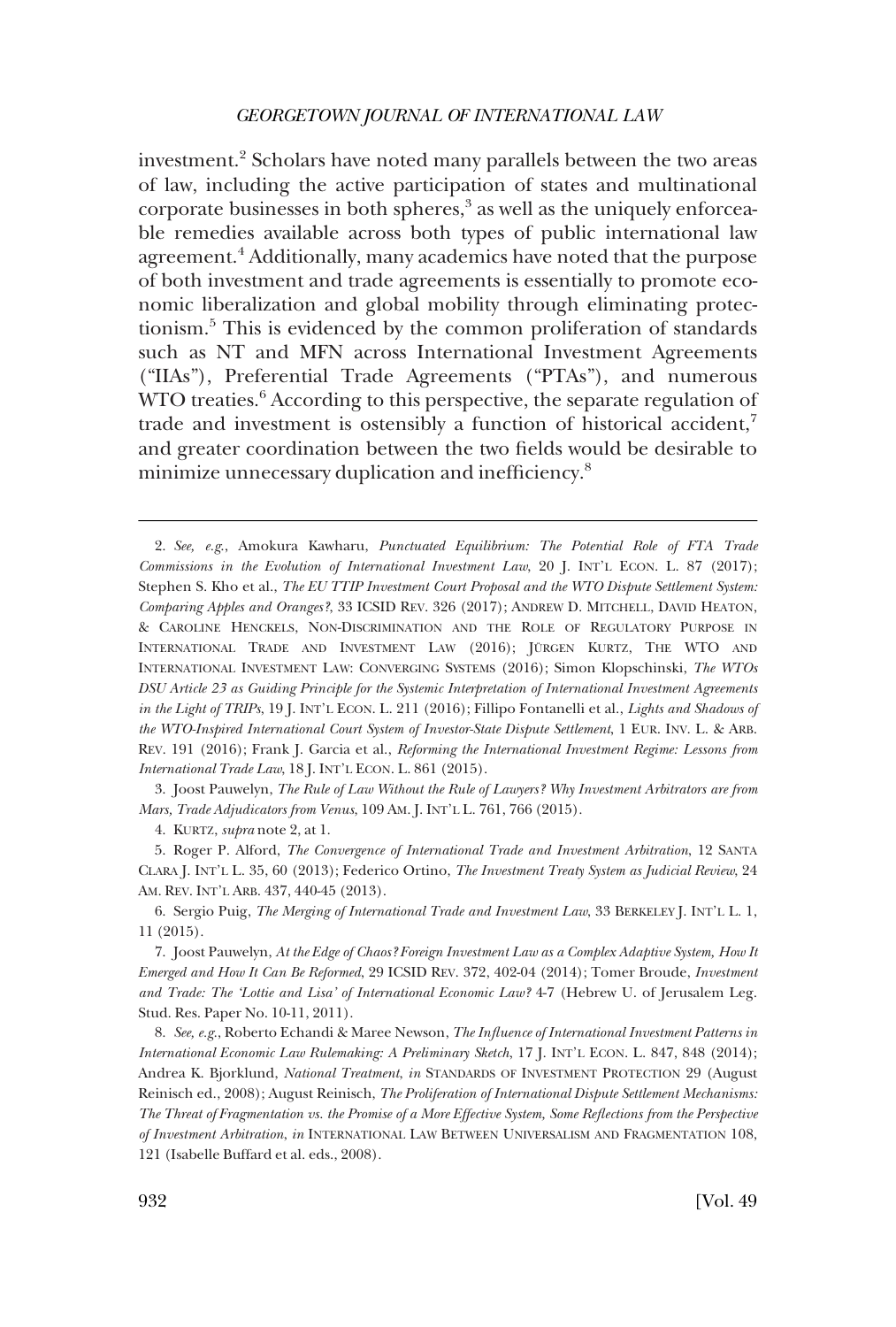The opposing view, however, is that greater integration between trade and investment is unsuitable due to the differing functions and objectives of each legal regime. According to this view, international trade law is primarily concerned with the overall efficiency of markets and the "public good,"9 where international investment agreements primarily protect individual investors by guaranteeing fitness of economic conditions in host states.10 The aim of trade disputes is thus to hold states to their prior economic commitments, whereas the aim of investment disputes is to realize the rights of investors through quasicontractual warranties.11 This disparity arguably supports the maintenance of different dispute resolution mechanisms and remedies<sup>12</sup> as well as differing jurisprudential approaches to legal standards such as NT and MFN.<sup>13</sup> Both perspectives are open to criticism. First, it is arguably over-simplistic to characterize either international trade or investment treaties as demonstrating a clear policy preference for economic liberalization, rights protection, or the "public good."14 Although historical analysis supports the general proposition that state parties typically enter into such agreements in order to facilitate international economic mobility,<sup>15</sup> the heterogeneity of objectives articulated across the network of IIAs make it particularly difficult to generalize the overarching purpose of investment treaties.<sup>16</sup> Moreover, even within each type of agreement, different obligations arguably embody differing anxieties and concerns.17

<sup>9.</sup> *See, e.g*., GIANCARLO GANDOLFO, INTERNATIONAL TRADE THEORY AND POLICY 218 (2d ed., 1998); FAIR TRADE AND HARMONIZATION: PREREQUISITES FOR FREE TRADE? 35 (Jagdish N. Bhagwati & Robert E. Hudec, 1996).

<sup>10.</sup> *See* Alford, *supra* note 5, at 40; Chios Carmody, *Obligations versus Rights: Substantive Difference between WTO and International Investment Law*, 12 ASIAN J. WTO & INT'L HEALTH L. & POL'Y 75, 78 (2017); Nicholas DiMascio & Joost Pauwelyn, *Nondiscrimination in Trade and Investment Treaties: Worlds Apart or Two Sides of the Same Coin?*, 102 AM. J. INT'L L. 48, 54-58 (2008).

<sup>11.</sup> Carmody, *supra* note 10, at 87; Todd J. Weiler, *Treatment No Less Favorable Provisions Within the Context of International Investment Law: Kindly Please Check Your International Trade Law Conceptions at the Door*, 12 SANTA CLARA J. INT'L L. 77, 88 (2013).

<sup>12.</sup> *See, e.g*., Alan O. Sykes, *Public Versus Private Enforcement of International Economic Law: Standing and Remedy*, 34 J. LEGAL STUD. 631 (2005).

<sup>13.</sup> Robert Howse & Efraim Chalamish, *The Use and Abuse of WTO Law in Investor-State Arbitration: A Reply to Jürgen Kurtz*, 20 EUR. J. INT'L L. 1087, 1090 (2009).

<sup>14.</sup> Pauwelyn, *supra* note 7, at 407.

<sup>15.</sup> KURTZ, *supra* note 2, at 31.

<sup>16.</sup> *See* MITCHELL ET AL., *supra* note 2, at 11.

<sup>17.</sup> Contrast, for instance, the WTO non-discrimination obligations with provisions on antidumping and countervailing duties. *See* General Agreement on Tariffs and Trade 1994 art. VI, Apr. 15, 1994, Marrakesh Agreement Establishing the World Trade Organization, Annex 1A, 1867 U.N.T.S. 187 [hereinafter GATT 1994]; Agreement on the Implementation of Article VI of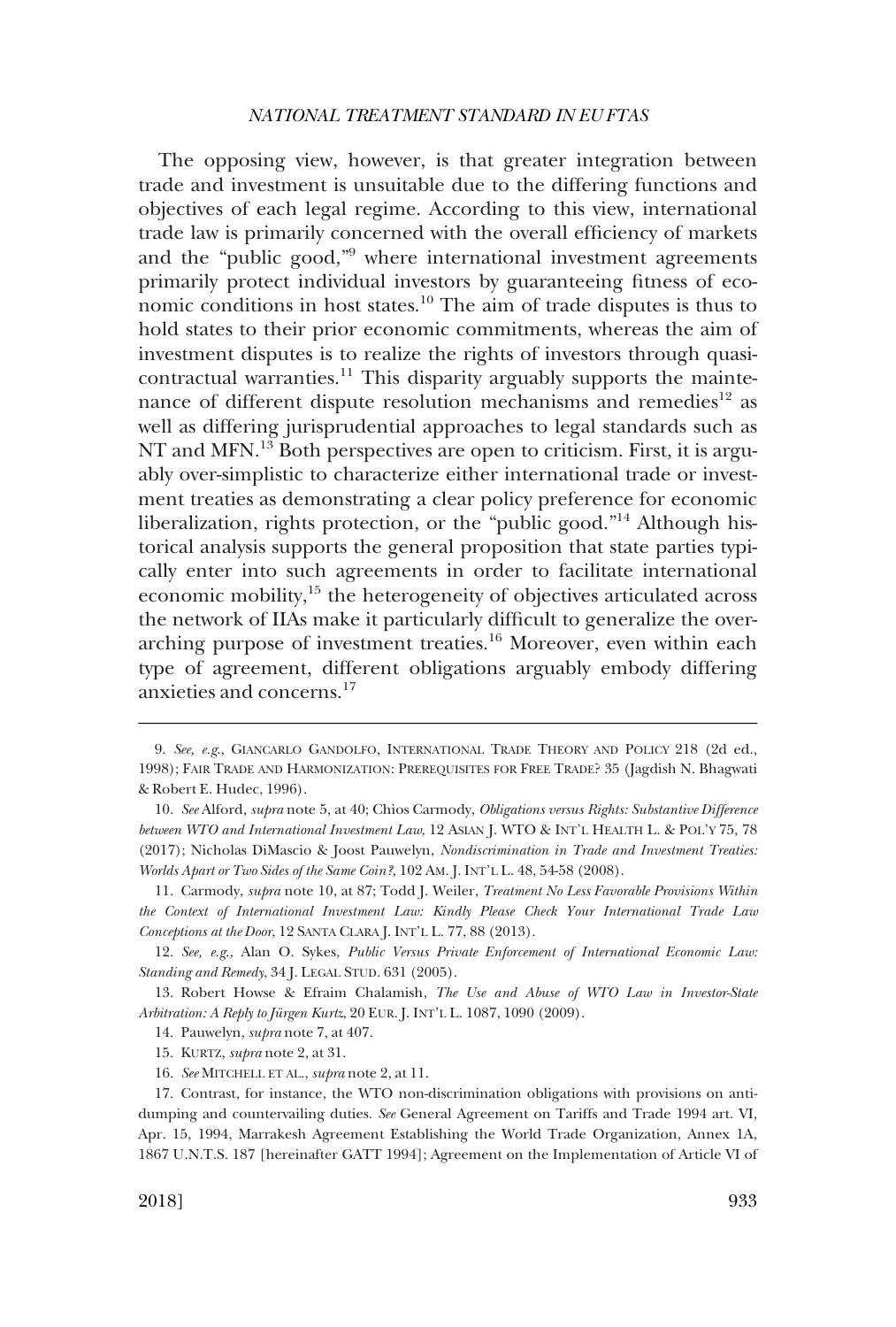<span id="page-5-0"></span>The argument that international trade and investment are inherently irreconcilable is also typically premised on problematic assumptions. For instance, the contention that trade law enforces state obligations and investment law enforces individual rights confuses procedure with substance.18 It is true that Investor State Dispute Settlement ("ISDS") is unique in permitting private claimants, but it is relatively uncontroversial that substantive obligations under IIAs are still owed by states to other state parties.<sup>19</sup> The fact that individual remedies and claims are afforded in investment is thus better viewed as the historical function of state competition for foreign capital, rather than as a reflection of any fundamental difference in the nature of the obligations owed under these public international law instruments.20 Consequently, this line of argument conflates the reasoning for why international investment and trade regimes have historically been distinct with why they should continue to be distinct in the future. Moreover, whatever differences may have historically been justified between trade and investment, developments in both fields are increasingly bridging this divide.<sup>21</sup> The following section examines some of these developments in order to illustrate how the convergence of these regimes both suggests the benefits of greater coordination and the necessity of ameliorating existing tensions between these two areas of law.

# A. *Current Developments in International Trade and Investment Law*

The normative, substantive, and procedural aspects of international trade and international investment law are increasingly coming into conflict. For instance, recent years have witnessed a growing overlap in the subject matter of many trade and investment disputes, evidenced by the increasing incidence of parallel legal proceedings.<sup>22</sup> Two

the General Agreement on Tariffs and Trade, April 15, 1994, Marrakesh Agreement Establishing the World Trade Organization, Annex 1A, 1868 U.N.T.S. 201; Agreement on Subsidies and Countervailing Measures, Apr. 15, 1994, Marrakesh Agreement Establishing the World Trade Organization, Annex 1A, 1869 U.N.T.S. 14.

<sup>18.</sup> Broude, *supra* note 7, at 8.

<sup>19.</sup> Note, however, that the exact nature of the investor's right under investment treaties remains contested. *See, e.g*., Anthea Roberts, *Triangular Treaties: The Extent and Limits of Investment Treaty Rights*, 56 HARV. INT'L. L.J. 353 (2015); ERIC DE BRABANDERE, INVESTMENT TREATY ARBITRATION AS PUBLIC INTERNATIONAL LAW 60-70 (2014).

<sup>20.</sup> *See, e.g*., Beth A. Simmons, *Bargaining over BITs, Arbitrating Awards: The Regime for Protection and Promotion of International Investment*, 66 WORLD POL. 12 (2014); KATE MILES, THE ORIGINS OF INTERNATIONAL INVESTMENT LAW: EMPIRE, ENVIRONMENT AND THE SAFEGUARDING OF CAPITAL (2013).

<sup>21.</sup> Pauwelyn, *supra* note 3, at 766.

<sup>22.</sup> *See* Brooks E. Allen & Tommaso Soave, *Jurisdictional Overlap in WTO Dispute Settlement and Investment Arbitration*, 30 ARB. INT'L 1 (2014).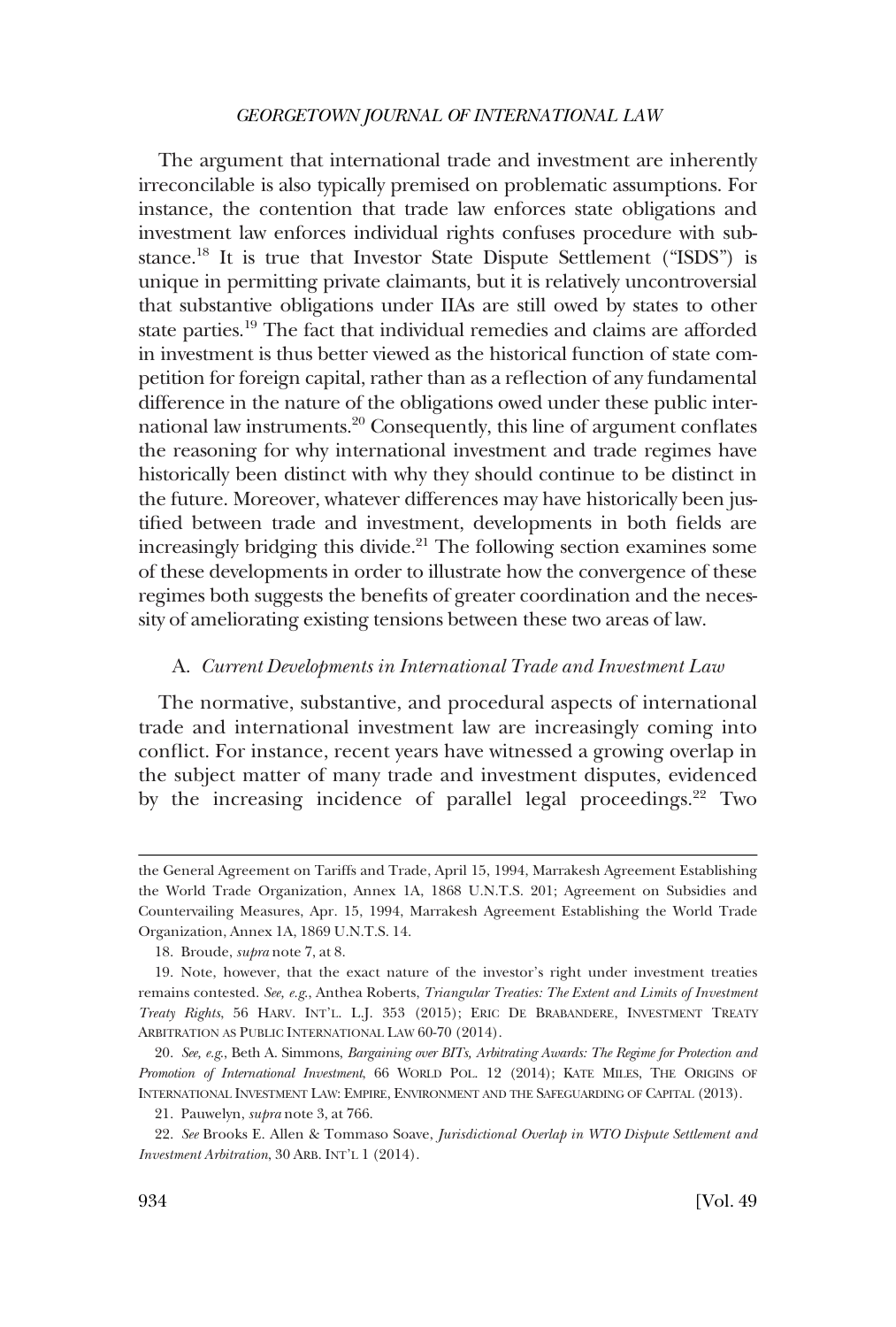prominent examples include the protracted dispute between Canadian softwood lumber producers and the United States,<sup>23</sup> and Phillip Morris's claims against Australia under both the Trade-Related Aspects of Intellectual Property Rights ("TRIPs") agreement and BITs.<sup>24</sup> The continuing extension of WTO treaties into new areas such as services, intellectual property, and government procurement can only be expected to increase the prevalence of such proceedings and the possibility of conflicting outcomes.<sup>25</sup>

However, states are also increasingly recognizing the benefits of a coordinated approach to investment and trade. For instance, states more regularly conclude bilateral and multilateral PTAs, which contain investment and trade chapters rather than individual Bilateral Investment Treaties ("BITs"), $2\overline{6}$  although a few investment tribunals have upheld jurisdictional challenges arguing that such chapters should be viewed as mutually exclusive.27 The broader backlash by civil society against ISDS has also accelerated the deployment of generalized regulatory exceptions modelled after Article XX of the General Agreement on Tariffs and Trade ("GATT") into a number of IIAs, suggesting that states are increasingly unifying their treaty formulation practices across the two fields.<sup>28</sup>

Increasing movement of institutional actors between the spheres of trade and investment is also evident. For example, several domestic

*See, e.g*., Appellate Body Report, *United States–Final Dumping Determination of Softwood Lumber*  23. *from Canada*, WTO Doc. WT/DS264/AB/RW (adopted Aug. 15, 2006); Canfor Corp. v. United States, NAFTA/UNCITRAL, Decision on the Preliminary Question (Jan. 23, 2004), [https://www.](https://www.state.gov/documents/organization/67753.pdf)  [state.gov/documents/organization/67753.pdf](https://www.state.gov/documents/organization/67753.pdf).

<sup>24.</sup> See, e.g., Phillip Morris Asia Ltd v. Commonwealth of Australia, UNCITRAL, Award on Jurisdiction and Admissibility (Dec. 17, 2015), [https://www.italaw.com/sites/default/files/case](https://www.italaw.com/sites/default/files/case-documents/italaw7303_0.pdf)[documents/italaw7303\\_0.pdf;](https://www.italaw.com/sites/default/files/case-documents/italaw7303_0.pdf) Communication from the Chairperson of the Panel, *Australia– Certain Measures Regarding Trademarks, Geographical Indications and Other Plain Packaging Requirements Applicable to Tobacco Product and Packaging*, WTO Doc. WT/DS467/22 (Sept. 21, 2017), [https://docs.wto.org/dol2fe/Pages/SS/directdoc.aspx?filename=q:/WT/DS/467-22.pdf.](https://docs.wto.org/dol2fe/Pages/SS/directdoc.aspx?filename=q:/WT/DS/467-22.pdf) *See generally* Puig, *supra* note 6, at 31-35.

<sup>25.</sup> KURTZ, *supra* note 2, at 10; Paulweyn, *supra* note 3, at 767 n.35; Allen & Soave, *supra* note 22, at 2; Echandi & Newston, *supra* note 8, at 866.

<sup>26.</sup> Puig, *supra* note 6, at 14. *See generally* Joshua P. Meltzer, *Investment*, *in* BILATERAL AND REGIONAL TRADE AGREEMENTS: COMMENTARY AND ANALYSIS 250-273 (Simon Lester et al. eds., 2d ed. 2016).

<sup>27.</sup> *See generally* Arwel Davies, *Scoping the Boundary Between the Trade Law and Investment Law Regimes: When Does a Measure Relate to Investment?*, 15 J. INT'L ECON. L. 793, 797 (2012).

<sup>28.</sup> *See generally* Amelia Keene, *The Incorporation and Interpretation of WTO-Style Environmental Exceptions in International Investment Agreements*, 18 J. WORLD INV. & TRADE 62 (2017); Markus Wagner, *Regulatory Space in International Trade Law and International Investment Law*, 36 U. PA. J. INT'L L. 1 (2014).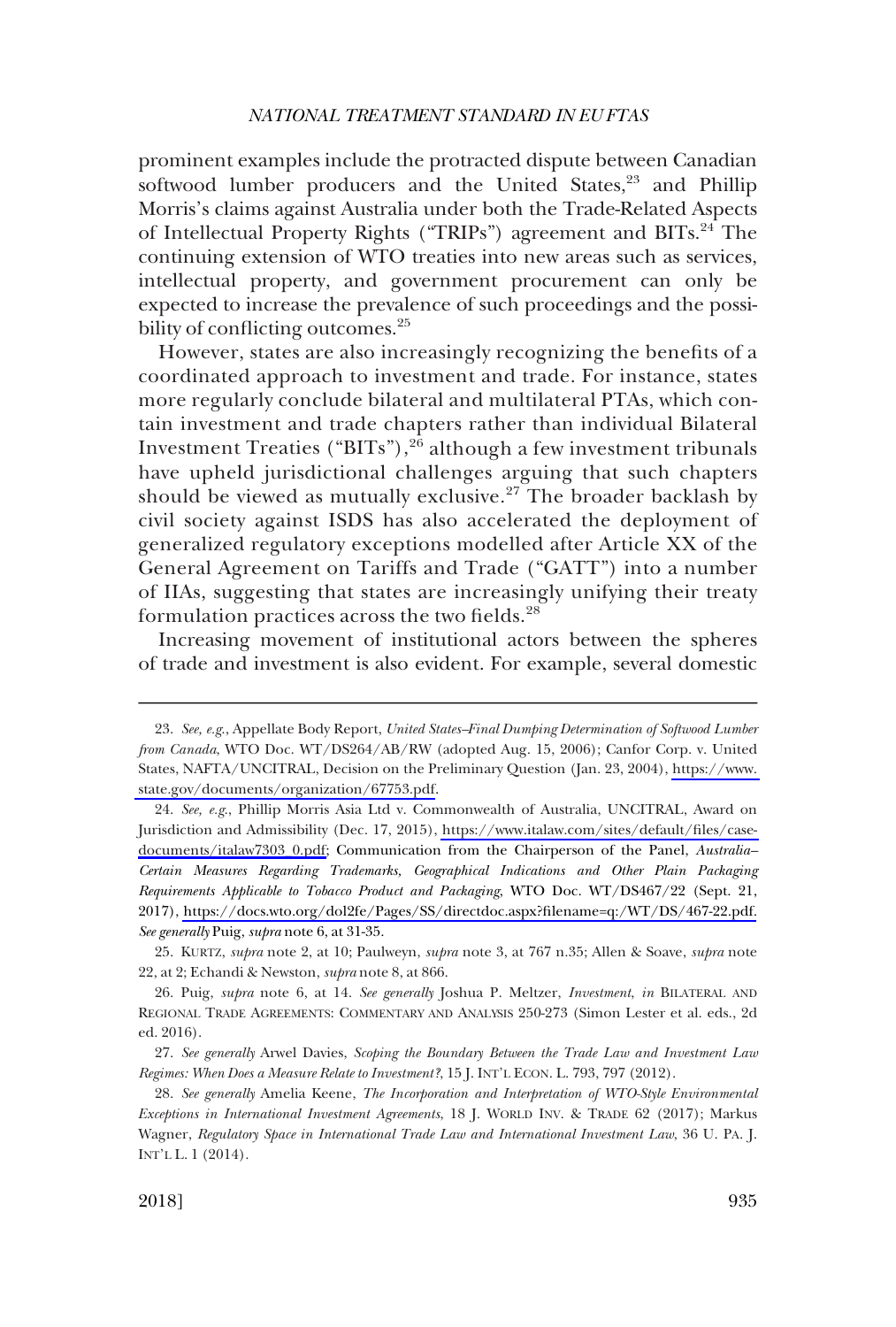governments have undergone institutional consolidations to unify competence over trade and investment.29 It has also been anticipated that shortages in the pool of qualified investment arbitrators will propel increasing numbers of trade practitioners into international investment.30 Finally, procedural convergence has been apparent in the employment of trade sanctions in a number of recent arbitration awards,<sup>31</sup> as well as in the inspiration drawn by academics, practitioners, and institutions from the WTO Appellate Body and Dispute Settlement Understanding ("DSU") in the recent push to reform ISDS by increasing multilateralism, arbiter independence, legal consistency, and transparency.<sup>32</sup>

These developments suggest that the overlap between the network of preferential trade and investment agreements is generating an increasing need for greater coordination and cross-pollination between these two areas of law. The extent to which this would be best achieved by a single regulatory regime is a more complicated question and outside the scope of this Note.<sup>33</sup> Nonetheless, this convergence suggests at a minimum that comparative jurisprudence would be useful in

31. *See, e.g*., Junianto James Losari & Michael Ewing-Chow, *A Clash of Treaties: The Lawfulness of Countermeasures in International Trade Law and International Investment Law*, 16 J. WORLD INV. & TRADE 274 (2015); Charles B. Rosenberg, *The Intersection of International Trade and International Arbitration: The Use of Trade Benefits to Secure Compliance with Arbitral Awards*, 44 GEO. J. INT'L L. 503 (2012).

32. *See, e.g*., U.N. Comm'n Int'l Trade L., Rep. on Possible Reform of Investor-State Dispute Settlement, U.N. Doc. A/CN.9/WG.III/WP.142 (Sept. 18, 2017); Rebecca Lee Katz, *Modeling an International Investment Court After the World Trade Organization Dispute Settlement Body*, 22 HARV. NEGOT. L. REV. 163 (2016); Yenkong Ngangjoh-Hodu & Collins C. Ajibo, *ICSID Annulment Procedure and the WTO Appellate System: The Case for an Appellate System for Investment Arbitration*, 6 J. INT'L DISP. SETTLEMENT 308 (2015).

33. *See, e.g*., Nicolette Butler & Surya Subedi, *The Future of International Investment Regulation: Towards a World Investment Organisation?*, 64 NETH. INT'L. L. REV. 43 (2017); Stephanie Hartmann, *When Two International Regimes Collide: An Analysis of the Tobacco Plain Packaging Disputes and Why Overlapping Jurisdiction of the WTO and Investment Tribunals Does Not Result in Convergence of Norms*, 21 UCLA J. INT'L L. FOREIGN AFF. 204 (2017); Adam Hyams & Gonzalo Villalta Puig, *Preferential Trade Agreements and the World Trade Organization: Developments to the Dispute Settlement Understanding*, 44 LEGAL ISSUES ECON. INTEGRATION 237 (2017).

<sup>29.</sup> For instance, the Office of the United States Trade Representative (USTR), the Australian Department of Foreign Affairs and Trade (DFAT), and the EU Commission are all responsible for investment negotiations and litigation.

<sup>30.</sup> Pauwelyn, *supra* note 3, at 805. *See generally* Freya Baetens, *The Rule of Law or the Perceptions of the Beholder? Why Investment Arbitrators Are Under Fire and Trade Adjudicators Are Not: A Response to Joost Pauwelyn*, 109 AM. J. INT'L L. 302 (2015); Jose´ Augusto Fontoura Costa, *Comparing WTO Panelists and ICSID Arbitrators: The Creation of International Legal Fields*, 1 ONATI SOCIO-LEGAL SERIES 1, 23 (2011).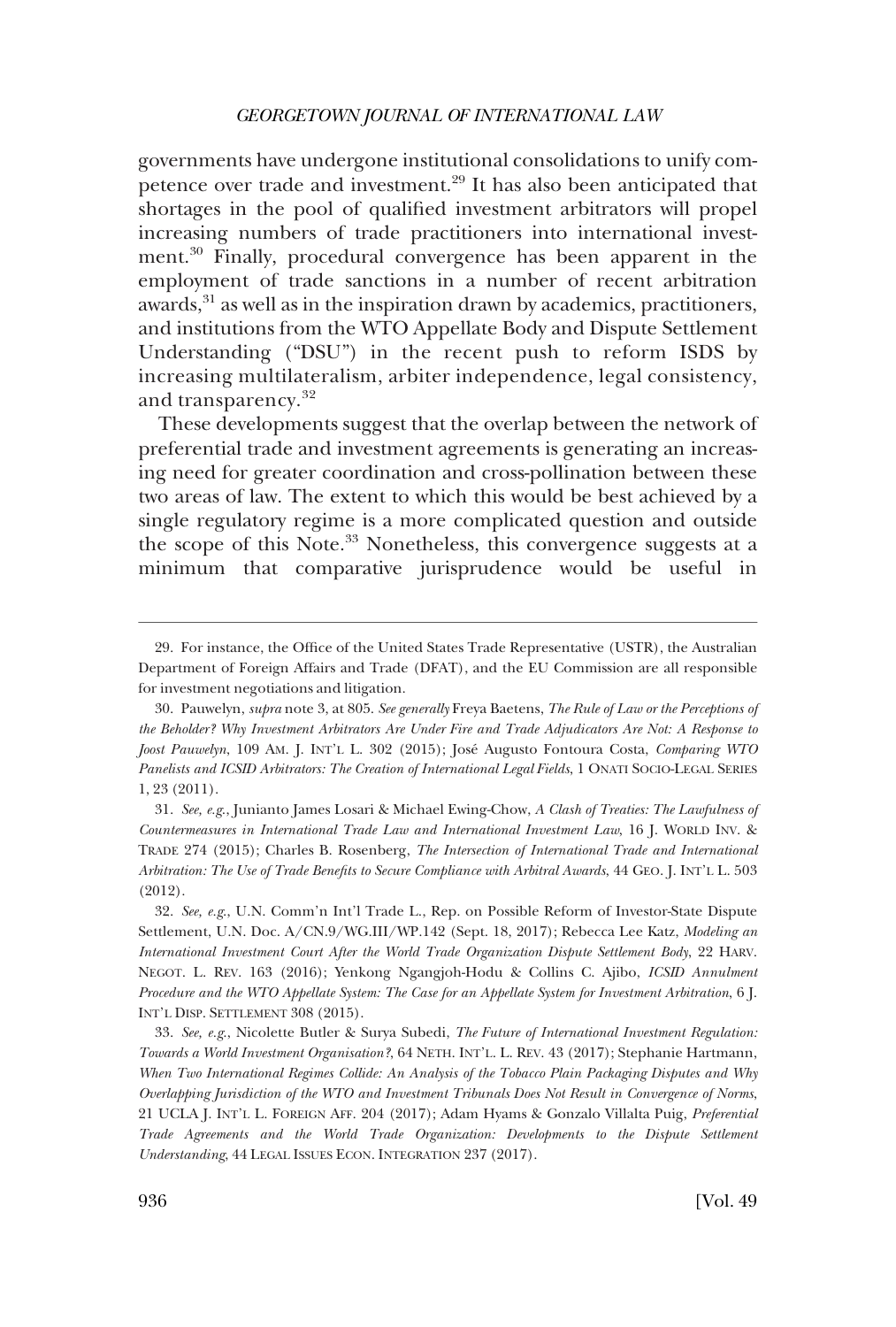<span id="page-8-0"></span>ameliorating substantive tensions between these interlocking legal spheres. To date however, WTO jurisprudence has often been inconsistently and problematically applied by investment arbiters, and trade panelists have paid little to no attention to the jurisprudence arising from investment decisions.<sup>34</sup>

Recent reforms by the EU, therefore, not only provide an illustrative case study of some of these convergence factors, but also the emergence of a legal environment which is ripe for the cross-fertilization of WTO and international investment jurisprudence. The next section will outline some of these developments to demonstrate why the European Union's new generation of investment dispute resolution bodies will be uniquely positioned to achieve a higher level of unification between the spheres of investment and trade.

# III. CONVERGENCE FACTORS IN NEW GENERATION EUROPEAN UNION FREE TRADE AGREEMENTS

Evidence of increasing institutional, procedural, and substantive convergence between trade and investment is particularly pronounced in the EU context. Although the EU has had competence over trade since its inception, it was only under the Lisbon Treaty in 2009 that the European Commission was granted competence over foreign investment.35 It was evident as early as 2010 that the Commission intended to pursue an integrated trade and investment policy, noting in a Communication that the two fields were "today inter-dependent and complementary" and signaling that its preference in the future would be to integrate investment commitments into ongoing trade negotiations rather than concluding individuals BITs.<sup>36</sup>

The Commission has continued to reiterate this commitment to achieving a coordinated approach to trade and investment policy, $37$  as

<sup>34.</sup> *See generally* Anthea Roberts, *Clash of Paradigms: Actors and Analogies Shaping the Investment Treaty System, 107 AM. J. INT'L L. 45 (2013); Jürgen Kurtz, The Use and Abuse of WTO Law in Investor-State Arbitration: Competition and its Discontents*, 20 EUR. J. INT'L L. 749 (2009).

<sup>35.</sup> *See generally* ANGELOS DIMOPOULOS, EU FOREIGN INVESTMENT LAW 65-121 (Oxford Univ. Press) (2011); Youri Devuyst, *The European Union's Competence in International Trade After the Treaty of Lisbon*, 39 GA. J. INT'L & COMP. L. 639 (2010).

<sup>36.</sup> *Communication from the Commission to the Council, the European Parliament, The European Economic and Social Committee and the Committee of the Regions: Towards a Comprehensive European International Investment Policy*, at 7, COM (2010) 343 final (Jul. 7, 2010) [hereinafter *Towards a Comprehensive European International Investment Policy*].

*See, e.g*., *Investment in TTIP and Beyond–the Path for Reform*, at 1 (May 5, 2015), [http://trade.](http://trade.ec.europa.eu/doclib/docs/2015/may/tradoc_153408.PDF) 37. [ec.europa.eu/doclib/docs/2015/may/tradoc\\_153408.PDF;](http://trade.ec.europa.eu/doclib/docs/2015/may/tradoc_153408.PDF) *Trade for All: Towards a More*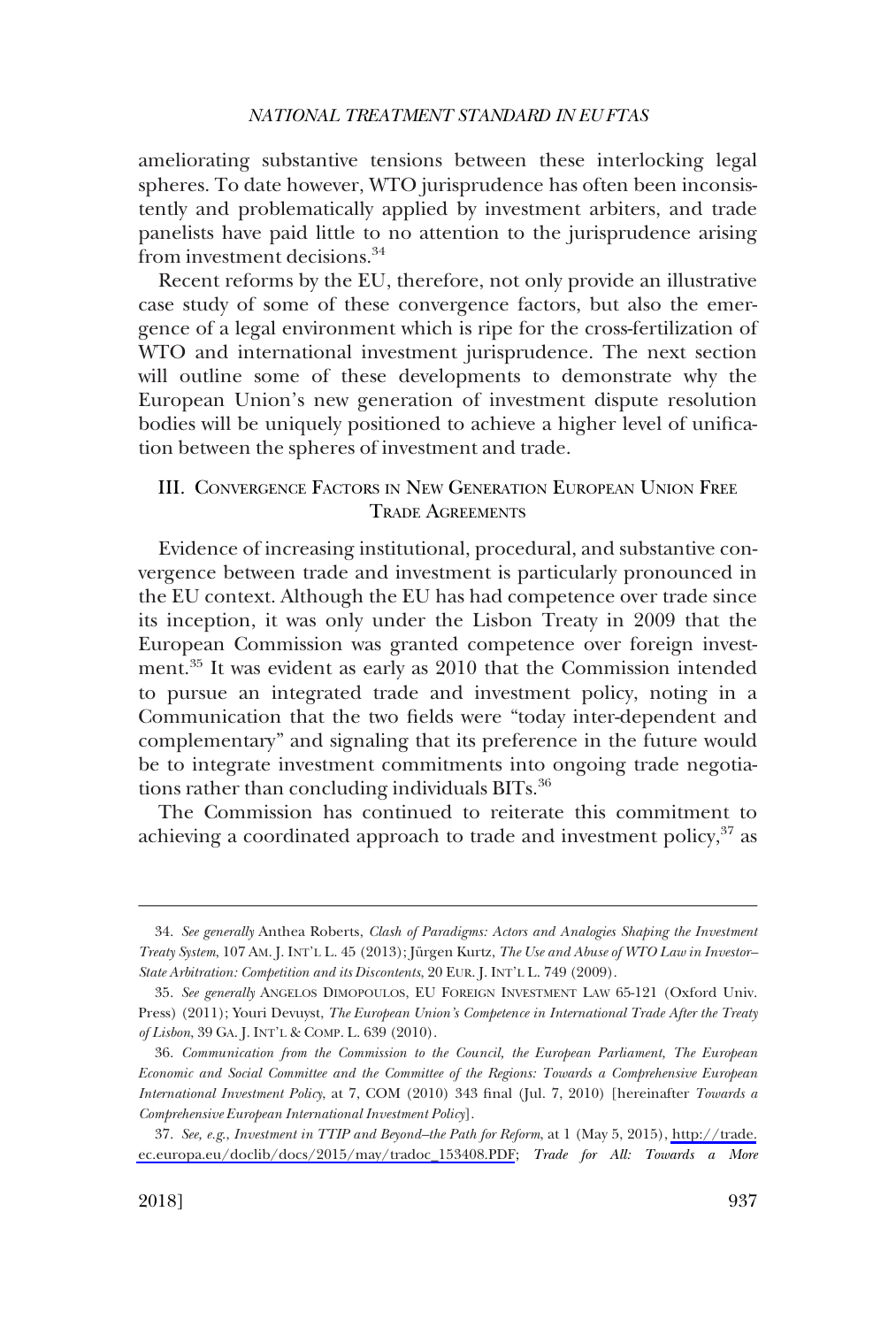<span id="page-9-0"></span>well as to structural reform of ISDS since approximately 2014.<sup>38</sup> This culminated in the Commission's announcement in 2015 that it would establish a permanent multilateral investment court to facilitate greater public confidence in the dispute resolution system, $39$  and to remedy the problem of "the lack of predictability and interpretive consistency."40 The Commission has argued that such a court would, *inter alia*, ensure a "better balance between the objectives pursued by international trade and investment agreements."41 These developments suggest that the Commission will continue to prioritize the integration of international trade and investment in its attempts to redesign its international investment commitments.

# A. *Procedural Convergence in Recent European Union Free Trade Agreements*

The desire to integrate greater experience from the WTO into the field of investment has also been evident in the dispute resolution mechanisms established under a number of recently concluded EU FTAs. Forinstance, under CETA,<sup>42</sup> the EU-Vietnam FTA,<sup>43</sup> and the draft EU-Japan EPA,<sup>44</sup> it is explicitly stated that investment arbiters should have experience in international trade law.<sup>45</sup> The EU-Singapore FTA has not included such a requirement,<sup>46</sup> but has instead stated that arbiters should have experience in public international law more broadly.47 The

*Responsible Trade and Investment Policy*, at 11 (Oct. 14, 2015), [http://trade.ec.europa.eu/doclib/](http://trade.ec.europa.eu/doclib/docs/2015/october/tradoc_153846.pdf) [docs/2015/october/tradoc\\_153846.pdf.](http://trade.ec.europa.eu/doclib/docs/2015/october/tradoc_153846.pdf)

<sup>38.</sup> *See, e.g*., European Commission Press Release, Commission to Consult European Public on Provisions in EU-US Trade Deal on Investment and Investor-State Dispute Settlement, EUROPEAN COMMISSION DIRECTORATE-GENERAL FOR TRADE (Jan. 21, 2014).

<sup>39.</sup> *Towards a Comprehensive European International Investment Policy*, *supra* note 36, at 11.

<sup>40.</sup> *Commission Staff Working Document Impact Assessment: Multilateral Reform of Investment Dispute Resolution*, at 20, COM (2017) 439 final (Sept. 13, 2017).

<sup>41.</sup> *Id*. at 59.

<sup>42.</sup> Comprehensive Economic and Trade Agreement Between Canada, of the One Part, and the European and Its Member States, of the Other Part, Can.-Eur., Sept. 14, 2016, [http://data.](http://data.consilium.europa.eu/doc/document/ST-10973-2016-INIT/en/pdf) [consilium.europa.eu/doc/document/ST-10973-2016-INIT/en/pdf](http://data.consilium.europa.eu/doc/document/ST-10973-2016-INIT/en/pdf) [hereinafter CETA].

Trade in Services, Investment and E-Commerce Chapter, EU-Vietnam Free Trade 43. Agreement (*Agreed text as of January 2016)*, Viet.-Eur., Feb. 1, 2016, [http://trade.ec.europa.eu/](http://trade.ec.europa.eu/doclib/docs/2016/february/tradoc_154210.pdf) [doclib/docs/2016/february/tradoc\\_154210.pdf](http://trade.ec.europa.eu/doclib/docs/2016/february/tradoc_154210.pdf) [hereinafter EU-Vietnam FTA].

Dispute Settlement Chapter, EU-Japan Economic Partnership Agreement (*Agreed text as of*  44. *December 2017)*, Japan-Eur., Dec. 8, 2017, [http://trade.ec.europa.eu/doclib/docs/2017/july/](http://trade.ec.europa.eu/doclib/docs/2017/july/tradoc_155713.pdf) [tradoc\\_155713.pdf](http://trade.ec.europa.eu/doclib/docs/2017/july/tradoc_155713.pdf) [hereinafter Draft EU-Japan EPA].

<sup>45.</sup> CETA, *supra* note 42, art. 8.27.4; EU-Vietnam FTA, *supra* note 43, Chapter II, § 3, art. 12.4; Draft EU-Japan EPA, *supra* note 44, art. 10.

EU-Singapore Free Trade Agreement (*Authentic text as of May 2015*), Sing.-Eur., Jun. 29, 2015, 46. <http://trade.ec.europa.eu/doclib/press/index.cfm?id=961>[hereinafter EU-Singapore FTA].

<sup>47.</sup> EU-Singapore FTA, *supra* note 46, art. 9.18.6.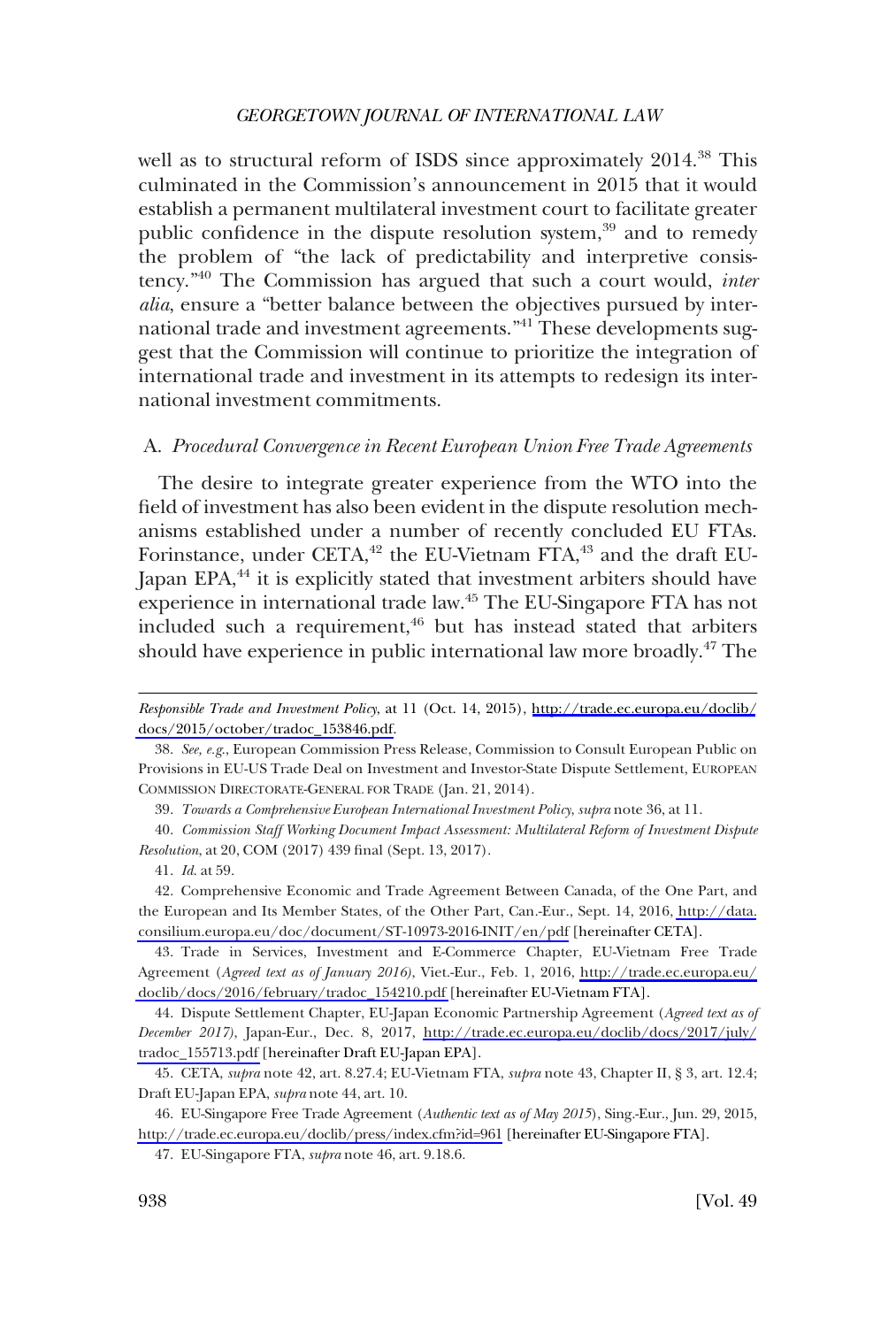<span id="page-10-0"></span>standing two-tiered tribunal and appellate tribunal established under CETA is also a unique adjudicative body in the field of international investment that was heavily structurally modelled after the WTO Appellate Body.48 Members of both tribunals will similarly receive a monthly retainer fee $49$  and serve for a five-year term renewable once,  $50$  and individual disputes will likewise be heard by a randomized panel of three members.51 Additionally, although the draft EU-Japan EPA maintains the use of *ad hoc* arbitral tribunals, it innovatively utilizes a single Dispute Resolution chapter for the entire treaty and clarifies that in interpreting any provisions of the agreement, arbiters should "take into account relevant interpretations in reports of panels and the appellate body.<sup>"52</sup> These FTAs, thus both indirectly mimic WTO dispute resolution, and in some instances directly empower arbiters to integrate international trade jurisprudence into their adjudication of investment disputes.

It should be noted that the Commission has suggested it may eventually pursue a more "judicial" model for the investment court, with more broadly formulated qualification requirements and full-time arbiters appointed for non-renewable terms.<sup>53</sup> However, the Commission has also indicated that arbiter experience in trade and economics will remain desirable, and noted the possibility of establishing an investment advisory center for developing countries modelled on the Advisory Center on WTO Law ("AWCL").<sup>54</sup> There is good reason to anticipate, therefore, that both the interim CETA Tribunal and eventual investment court will have the mandate, experience, and elevated institutional status to integrate jurisprudence from other fields of public international law, including international trade.<sup>55</sup>

# B. *Substantive Convergence in Recent European Union Free Trade Agreements*

A number of textual innovations in these EU FTAs may also facilitate greater jurisprudential comparisons between trade and investment. For instance, most of the new-generation EU FTAs have explicitly

*See, e.g*., *Transatlantic Trade & Investment Partnership Advisory Group: Meeting Report*, at 3 48. (Sept. 17, 2015), [http://trade.ec.europa.eu/doclib/docs/2015/september/tradoc\\_153803.pdf.](http://trade.ec.europa.eu/doclib/docs/2015/september/tradoc_153803.pdf) 49. CETA, *supra* note 42, art. 8.27.12, art. 8.27.15.

<sup>50.</sup> *Id*. art. 8.27.5.

<sup>51.</sup> *Id*. art. 8.27.6.

<sup>52.</sup> Draft EU-Japan EPA, *supra* note 44, art. 16.

<sup>53.</sup> *Towards a Comprehensive European International Investment Policy*, *supra* note 36.

<sup>54.</sup> *Id*.

<sup>55.</sup> Jieying Ding, *Enforcement in International Investment and Trade Law: History, Assessment, and Proposed Solutions*, 47 GEO. J. INT'L L. 1137, 1163 (2015).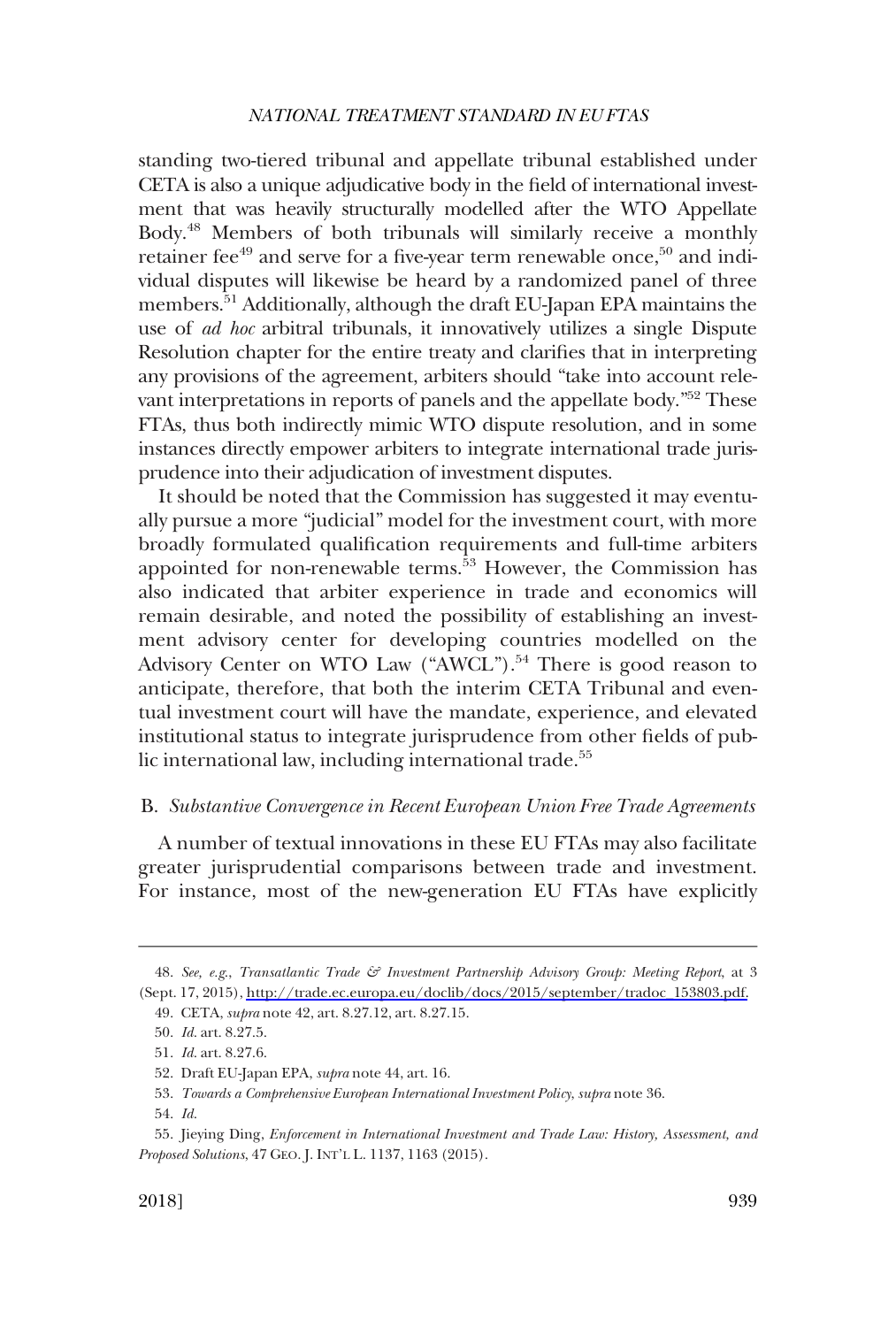enshrined the objective of liberalizing trade and investment,<sup>56</sup> in contrast to older generation treaties such as the North American Free Trade Agreement ("NAFTA"), which refer separately to the objectives of "increasing substantially investment opportunities" and eliminating "barriers to trade."57 Additionally, this suggests that theoretical objections espoused by some commentators regarding the differing objectives of trade and investment agreements are less applicable in the EU FTA context.

Moreover, generalized regulatory exceptions from trade law have been directly imported into the EU FTAs. For instance, Article XX of the GATT has been directly incorporated into the investment chapters of CETA<sup>58</sup> and the draft EU-Japan EPA,<sup>59</sup> and exceptions closely modelled after Article XX have been included in the NT provision of the EU-Singapore  $FTA^{60}$  and in a stand-alone provision under the EU-Vietnam FTA.<sup>61</sup> Additionally, government procurement and subsidies exceptions modelled after Article III:8(a) and (b) of the GATT have been employed in many of these investment chapters, $62$  an extremely unique development in investment treaty formulation.<sup>63</sup> Greater concern for coherence between the two legal regimes is also evident

<sup>56.</sup> EU-Vietnam FTA, *supra* note 43, Chapter I, art. 1.2; EU-Singapore FTA, *supra* note 46, art. 1.2; ("the objectives of this Agreement are to liberalise and facilitate trade and investment"); Free Trade Agreement Between the European Union and its Member States, of the One Part, and the Republic of Korea, of the Other Part, Eur.-S. Kor., art. 1.1(b), Oct. 15, 2009, 2011 O.J. (L 127) 8 ("the objectives of this Agreement are . . . to liberalise trade in services and investment"); Cross Border Trade in Services, Investment Liberalization and Electronic Commerce Chapter, EU-Japan Economic Partnership Agreement, Japan-Eur., art. 1.1, *negotiations finalized* Dec. 8, 2017. The only exception to this trend is CETA, which does not include an "Objectives" clause in its investment chapter but instead emphasizes in its preamble that its provisions are designed to "protect investments and investors" and "stimulate mutually-beneficial business activity" while protecting the right of States "to regulate in the public interest." *See* CETA*, supra* note 42.

<sup>57.</sup> North American Free Trade Agreement art. 102, Can.-Mex.-U.S., Dec. 17, 1992, 32 I.L.M. 289 (1993).

<sup>58.</sup> CETA*, supra* note 42, art. 28.3.

<sup>59.</sup> Draft EU-Japan EPA, *supra* note 44, art. 1.

<sup>60.</sup> EU-Singapore FTA, *supra* note 46, art. 9.3.3.

EU-Vietnam FTA, *supra* note 43, Chapter VII. *See also European Union Proposal for*  61. *Transatlantic Trade and Investment Partnership: Trade in Services, Investment and E-Commerce Chapter*, at 51, (2015), [http://trade.ec.europa.eu/doclib/docs/2015/july/tradoc\\_153669.pdf](http://trade.ec.europa.eu/doclib/docs/2015/july/tradoc_153669.pdf) [hereinafter *EU Proposal for TTIP*].

<sup>62.</sup> CETA*, supra* note 42, art. 8.15.5; Draft EU-Japan EPA, *supra* note 44, art. 7.5-6; EU-Singapore FTA, *supra* note 46, art. 9.2.2-3.

<sup>63.</sup> Rudolf Adlung, *International Rules Governing Foreign Direct Investment in Services: Investment Treaties versus the GATS*, 17 J. WORLD INV. & TRADE 47, 55-56 (2016) (noting that of the 200 BITs examined, only one contained an exception for government procurement).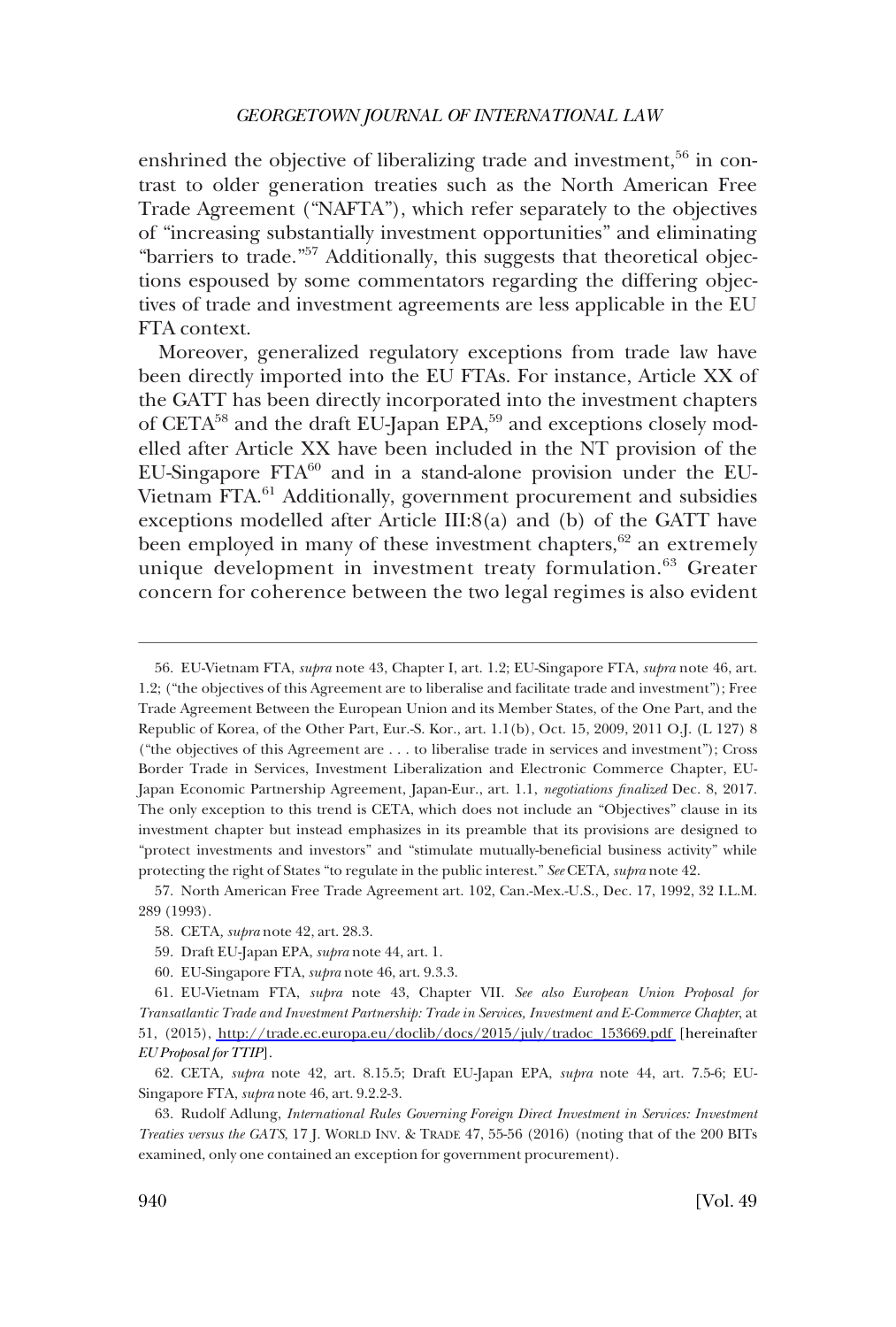<span id="page-12-0"></span>in the inclusion of provisions specifying that states may deviate from certain investment obligations in order to remain in compliance with TRIPs.<sup>64</sup>

In summary, the new-generation EU FTAs herald important procedural and substantive developments which either implicitly or explicitly empower future investment arbiters to take greater stock of trade jurisprudence. These innovations should create a legal environment in which international trade law concepts and analytical frameworks are particularly pertinent for improving and clarifying international investment law. The following section will explore this possibility further through the specific case study of the NT standard across WTO and international investment law.

IV. NATIONAL TREATMENT ACROSS THE WTO AND INTERNATIONAL INVESTMENT LAW: IMPLICATIONS IN THE EUROPEAN UNION CONTEXT

The current jurisprudence surrounding the NT standard differs substantially across international trade and international investment law. This is partially the result of the heterogeneous wording of the NT clause both within and across the legal regimes. NT obligations can be found across a number of WTO treaties such as the General Agreement on Trade in Services ("GATS"), 65 TRIPs, 66 Agreement on Technical Barriers to Trade ("TBT"), <sup>67</sup> and Agreement on Government Procurement ("GPA").<sup>68</sup> However, the bulk of WTO jurisprudence centers on the original Article III of the GATT, which requires that "treatment no less favorable" be afforded to "like goods" on the basis of nationality in respect to internal taxation $69$  and regulations,<sup>70</sup> affecting "sale, purchase, transportation, distribution, or use."71 Article XVII of

<sup>64.</sup> CETA*, supra* note 42, art. 8.12.5, 8.15.4; Draft EU-Japan EPA, *supra* note 44; EU-Singapore FTA, *supra* note 46, art. 9.6.3.

<sup>65.</sup> General Agreement on Trade in Services art. XVII, Apr. 15, 1994, Marrakesh Agreement Establishing the World Trade Organization, Annex 1B, 1869 U.N.T.S. 183 [hereinafter GATS].

<sup>66.</sup> Agreement on Trade-Related Aspects of Intellectual Property Rights art. 2.1, 3, Apr. 15, 1994, Marrakesh Agreement Establishing the World Trade Organization, Annex 1C, 1869 U.N.T.S. 299.

<sup>67.</sup> Agreement on Technical Barriers to Trade art. 2.1, Apr. 15, 1994, Marrakesh Agreement Establishing the World Trade Organization, Annex 1A, 1858 U.N.T.S. 120.

<sup>68.</sup> Agreement on Government Procurement art. III:2(a), Apr. 15, 1994, Marrakesh Agreement Establishing the World Trade Organization, Annex 4, 1951 U.N.T.S. 103.

<sup>69.</sup> General Agreement on Tariffs and Trade art. III:2, Oct. 30, 1947, 55 U.N.T.S. 194 [hereinafter GATT].

<sup>70.</sup> *Id*. art. III:4.

<sup>71.</sup> *Id*.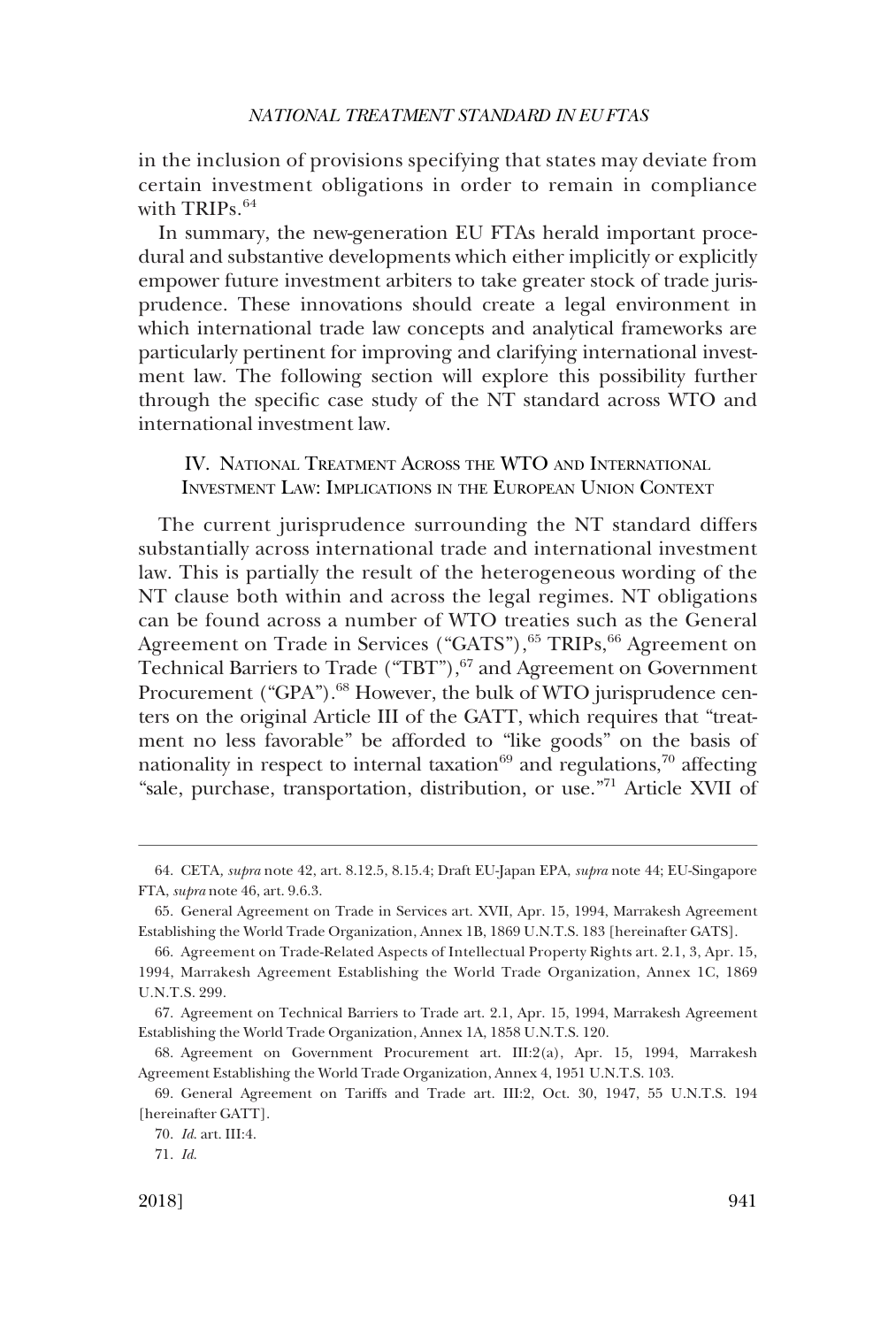<span id="page-13-0"></span>the GATS is formulated more broadly and prohibits less favorable treatment in relation to "like services and service suppliers."<sup>72</sup>

Conversely, NT standards in investment treaties typically prohibit discrimination against investors and investments in "like circumstances." For instance, the EU-Singapore FTA refers to "like situations" in respect to "operation, management, conduct, maintenance, use, enjoyment and sale or other disposal" of investments.73 CETA refers instead to "like circumstances," and additionally refers to the "establishment, acquisition, expansion" and "conduct" of investments.<sup>74</sup> The textual scope of the NT standard thus remains comparatively broader in the investment context in the ability to contest domestic measures affecting the investor, as well as any point across the "lifecycle" of the investment.75

Notwithstanding these differences, three common features of the NT standard are evident across both investment and trade jurisprudence: the need to demonstrate "likeness," the need to demonstrate treatment "no less favorable," and the need to consider the regulatory purpose or intent of the respondent state. This section will analyze the potential benefits and opportunities in integrating WTO jurisprudence surrounding these criteria into the EU investment context.

# A. *"Likeness" Under WTO and International Investment Law*

# 1. "Likeness" in WTO Law

The bulk of the jurisprudence surrounding the "likeness" comparator in WTO law derives from the GATT, under which the relative "likeness" of goods may differ depending on whether one is considering the NT prohibition under Article III:2 or III:4.<sup>76</sup> This is the result of the fact that an alternative comparator, "directly competitive or substitutable" products, is used in Article III:2 in contrast to the term "like products" used in Article III:4, resulting in slightly differing jurisprudence

<sup>72.</sup> GATS, *supra* note 65, at art. XVII.

<sup>73.</sup> EU-Singapore FTA, *supra* note 46, art. 9.3.1.

<sup>74.</sup> CETA*, supra* note 42, art. 8.6.1.

<sup>75.</sup> DiMascio & Pauwelyn, *supra* note 10, at 67-68.

<sup>76.</sup> Appellate Body Report, *Japan–Taxes on Alcohol Beverages II*, at 21, WTO Doc. WT/DS8/AB/R (adopted Oct. 4, 1996). For a more detailed discussion, see MITSUO MATSUSHITA, THOMAS J. SCHOENBAUM, PETROS C. MAVROIDIS & MICHAEL HAHN, THE WORLD TRADE ORGANIZATION: LAW, PRACTICE, AND POLICY 196 (Oxford University Press, 3rd ed. 2017); PETER VAN DEN BOSSCHE & WERNER ZDOUC, THE LAW AND POLICY OF THE WORLD TRADE ORGANIZATION: TEXT, CASES AND MATERIALS 374-83 (Cambridge University Press, 4th ed. 2017).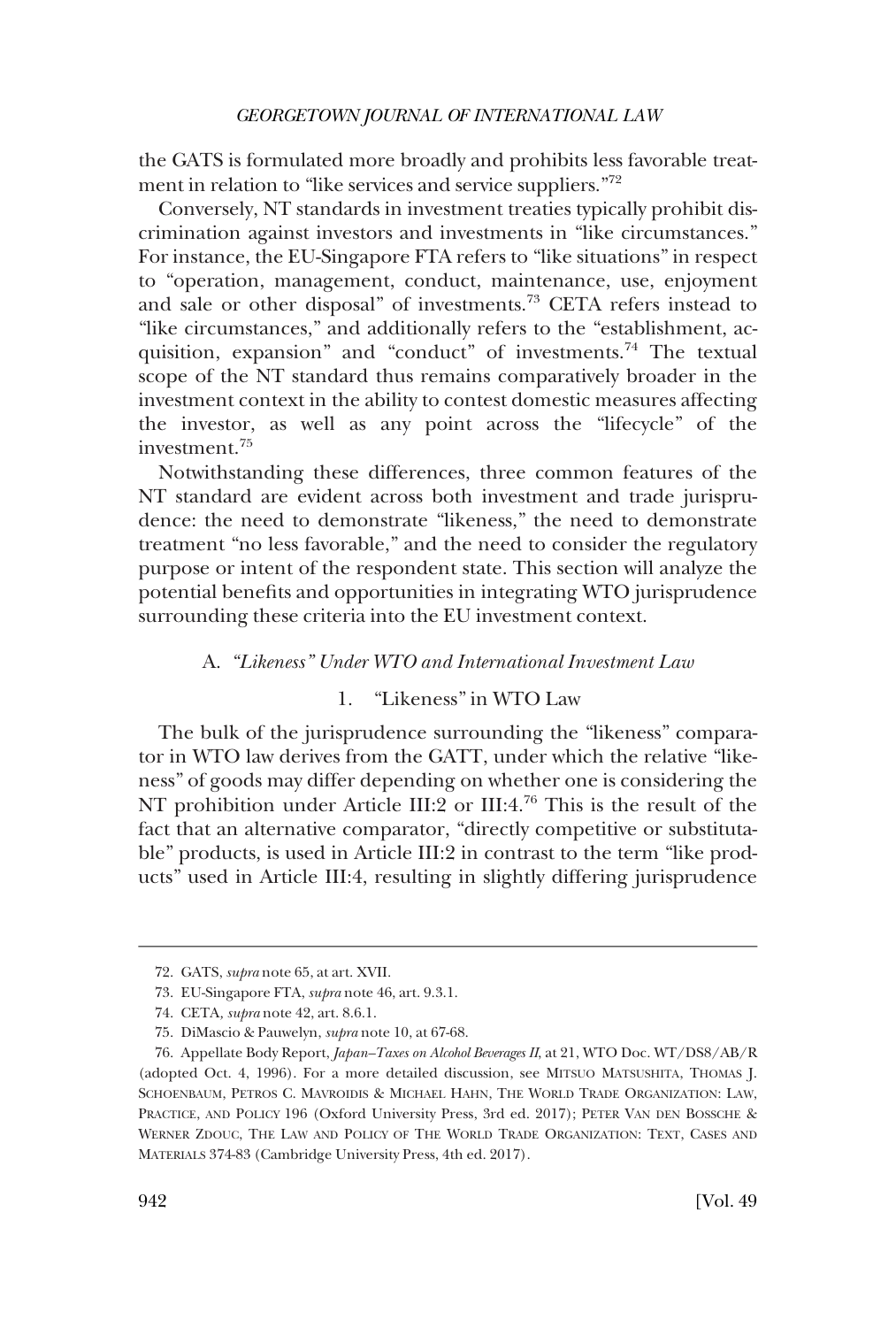for each provision.77

In general, however, "likeness" under both provisions of the GATT is principally a determination about the nature and extent to which a "competitive relationship" exists between the imported and domestic product.78 The four so-called Border Tax Adjustment ("BTA") factors are also considered in determining "likeness":79 namely, the end-uses of the product, consumer tastes and habits, physical characteristics, and any customs classifications or domestic regulatory regimes.<sup>80</sup> The jurisprudence of the Appellate Body has shifted over time from an emphasis on physical characteristics to a more flexible application of all four criteria.81 In *Philippines*–*Distilled Spirits*, for instance, the Appellate Body stressed that while a panel may start by examining physical characteristics, none of the BTA factors has an "overarching role,"82 and the criteria are rather "tools available to panels for organizing and assessing the evidence relating to the competitive relationship."83 As such, it is evident that the primary test in the context of the GATT remains the "competitive relationship," with the BTA factors acting as supplementary tools in assisting this determination.

Although the jurisprudence in the context of the GATS is more nascent, $84$  it appears that the presence of a "competitive relationship" is likewise viewed as the central condition for "likeness."85 Moreover, the Appellate Body has recently held that it is not necessary to separately demonstrate the likeness of services and service suppliers, but rather that both should be considered holistically with the relative weight

82. *Philippines–Distilled Spirits, supra* note 81, ¶ 119.

<sup>77.</sup> *See* GATT, *supra* note 69. It has been confirmed by the WTO Appellate Body that "like products" should be viewed as a subset of the broader concept of "directly competitive or substitutable" products.

<sup>78.</sup> Appellate Body Report, *European Communities–Measures Affecting Asbestos-Containing Products*, ¶ 99, WTO Doc. WT/DS135/AB/R (adopted Mar. 12, 2001) [hereinafter *EC–Asbestos*].

<sup>79.</sup> GATT Working Party Report, *Border Tax Adjustments*, WTO Doc. L/3464 (adopted Dec. 2, 1970).

<sup>80.</sup> Appellate Body Report, *Philippines–Tax on Distilled Spirits (Philippines–Distilled Spirits)*, ¶¶ 114-68, WTO Doc. WT/DS396/AB/R (adopted Dec. 21, 2011).

<sup>81.</sup> MATTIA MELLONI, THE PRINCIPLE OF NATIONAL TREATMENT IN THE GATT: A SURVEY OF THE JURISPRUDENCE, PRACTICE AND POLICY 144-45 (Bruylant, 2005); Ion Gâlea & Bogdan Biris, *National Treatment in International Trade and Investment Law*, 55 ACTA JURIDICA HUNGARICA 174, 177 (2014).

<sup>83.</sup> *Id.* ¶ 131.

<sup>84.</sup> *See generally* Gilles Muller, *National Treatment and the GATS: Lessons from Jurisprudence*, 50 J. WORLD TRADE, 819 (2016).

<sup>85.</sup> Appellate Body Report, *Argentina–Measures Relating to Trade in Goods and Services*, ¶ 6.25, WTO Doc. WT/DS453/AB/R (adopted Apr. 4, 2016) [hereinafter *Argentina-Financial Services*].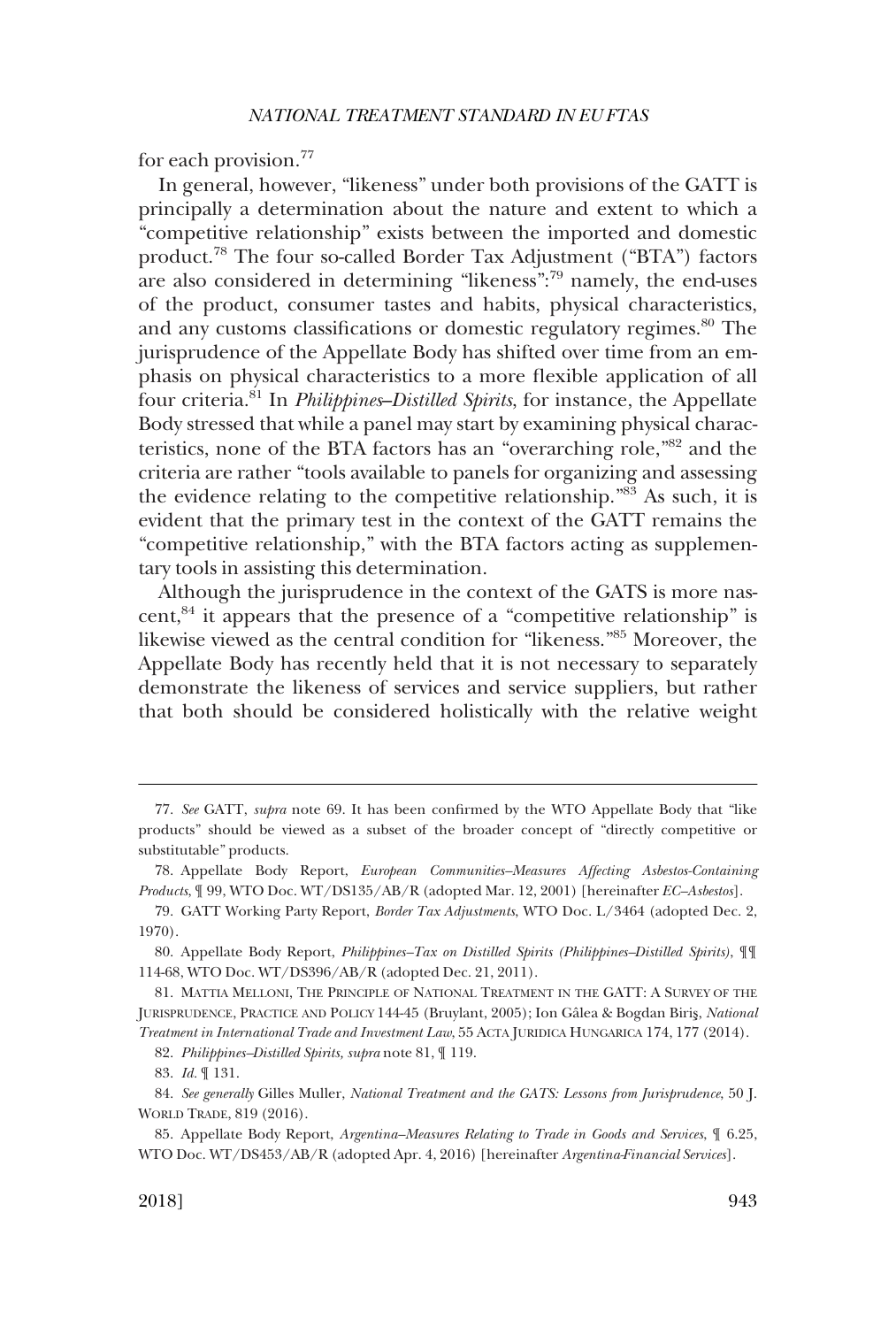<span id="page-15-0"></span>accorded to each differing on a case-by-case basis.86 The *BTA* factors will also continue to be relevant in this context, although the characteristics and attributes of the *suppliers* themselves must also be considered.<sup>87</sup>

# 2. "Likeness" in International Investment Law

Conversely, there is much less consensus about the appropriate inquiry for "likeness" in international investment law,<sup>88</sup> primarily due to the heterogeneity of NT clauses across IIAs and the fragmentary nature of investment arbitral jurisprudence.89 Broadly speaking, tribunals have typically considered one or more of the following characteristics: whether the investors operate in the same business or economic sector,<sup>90</sup> the competitive relationship between investors,<sup>91</sup> and whether the investors are subject to a comparable legal regime or regulatory requirements.<sup>92</sup> However, there remains much dissent as to the necessity or sufficiency of any of these factors.

For instance, the tribunal in *Occidental Exploration and Production Co v. Ecuador* rejected the necessity of demonstrating either a shared sector or a competitive relationship,<sup>93</sup> opting to find that an oil company was sufficiently "like" flower and seafood producers because they were all exporters.94 The necessity of finding a competitive relationship was also rejected in *Methanex v. United States*, 95 in which the tribunal held that it was sufficient that the investments were otherwise "identical" in terms

91. *See*, *e.g*., S.D. Myers v. Canada, UNCITRAL, Partial Award, ¶ 250-51 (Nov. 13, 2000).

<sup>86.</sup> *Id.* ¶ 6.29.

<sup>87.</sup> *Id.* ¶ 6.32.

<sup>88.</sup> Bjorklund, *supra* note 8, at 38.

<sup>89.</sup> MITCHELL ET AL., *supra* note 2, at 49; Guiguo Wang, *Likeness and Less Favorable Treatment in Investment Arbitration*, 3 J. INTL. COMP. L. 73, 74 (2016).

<sup>90.</sup> *See, e.g*., Archer Daniels Midland Co. v. Mexico (No 5), ICSID Case No. ARB (AF)/04/5, Award, ¶ 198 (Nov. 21, 2007); Marvin Roy Feldman Karpa v. Mexico, ICSID Case No. ARB (AF)/ 99/1, Award, ¶¶ 171-2 (Dec. 16, 2002); Grand River Enters. Six Nations Ltd. v. United States, UNCITRAL, Award, ¶ 165 (Jan. 12, 2011). *See generally* August Reinisch, *National Treatment*, *in*  INTERNATIONAL INVESTMENT LAW: A HANDBOOK 856 (Marc Bungenberg et al. eds., 2015); ORGANIZATION FOR ECONOMIC CO-OPERATION AND DEVELOPMENT, DECLARATION ON NATIONAL TREATMENT FOR FOREIGN CONTROLLED ENTERPRISE 22 (1993).

<sup>92.</sup> *See, e.g*., Apotex Holdings Inc. v. United States, ICSID Case No. ARB(AF)/12/1, Award, ¶ 8.15 (Aug. 25, 2014); Pope & Talbot v. Canada, UNCITRAL, Award on the Merits of Phase 2, ¶¶ 83-95 (Apr. 10, 2001).

<sup>93.</sup> Occidental Expl. & Prod. Co. v. Ecuador, LCIA Case No. UN3467, Award (Jul. 1, 2004).

<sup>94.</sup> *Id.* ¶¶ 175-6.

<sup>95.</sup> Methanex v. United States, UNCITRAL, Final Award of the Tribunal on Jurisdiction and Merits (Aug. 3, 2005).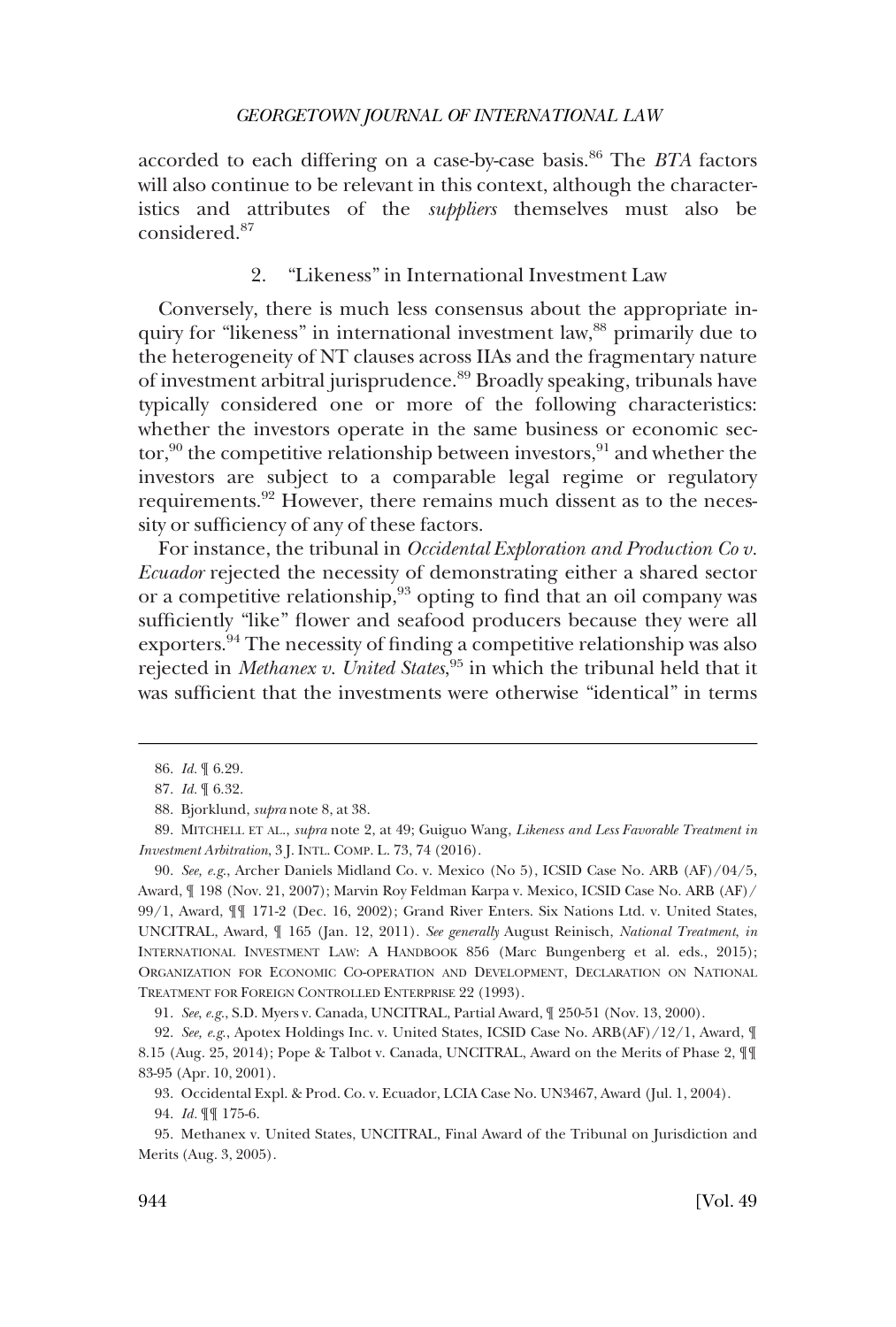<span id="page-16-0"></span>of their physical characteristics.<sup>96</sup> Other tribunals have accorded priority to a myriad of other factors in determining likeness, such as the type of selling,<sup>97</sup> consumer preferences,<sup>98</sup> regional location of the investment,<sup>99</sup> business portfolio and relative size of the investors, <sup>100</sup> and relative economic circumstances of the industries.<sup>101</sup>

# 3. Comparative Analysis of the "Likeness" Criterion

In light of the inconsistent and often artificial application of the "likeness" criterion in the investment context, a number of commentators have advocated for the importation of the central test of a "competitive relationship" into investment law.102 Such an approach would arguably strike a better balance between protecting the regulatory autonomy of the state and deterring protectionism.103 This approach has much to recommend to it, as would the importation of a *BTA* multifactorial approach, in which relevant criteria such as the size and market share of investors, the end-uses, consumer preferences and physical attributes of investments, and relevant domestic customs regulations or classificatory schemes could be evaluated.

There are numerous possible advantages to this approach. First, the employment of the test of a "competitive relationship" as opposed to the popular but nebulous concept of the "business" or "economic" sector would narrow the ability of investment arbiters to overextend NT obligations in cases of tenuously related investments.104 The approach would also supply a uniform set of criteria to be assessed holistically, rather than an ad hoc set of factors that investment arbiters could choose to evaluate or exclude at will. This would have the benefit of

<sup>96.</sup> *Id*. Part IV, Chapter B, ¶ 19.

<sup>97.</sup> *See, e.g*., Champion Trading Co. v. Egypt, ICSID Case No. ARB/02/09, Award, ¶ 154 (Oct. 27, 2006) (no "likeness" between selling at a fixed price in a government scheme and selling on the open market).

<sup>98.</sup> *See, e.g*., Corn Prods. Int'l Inc. v. Mexico, ICSID Case No. ARB (AF)/04/1, Decision on Responsibility, ¶ 126 (Jan. 15, 2009) (likeness found as products were "indistinguishable from the point of view of the end-users").

<sup>99.</sup> *See, e.g*., Merrill & Ring Forestry L.P. v. Canada, ICSID Case No. UNCT/07/1, Award, ¶ 91 (Mar. 31, 2010) (no "likeness" between operators in different regions).

<sup>100.</sup> *See, e.g*., Renee Rose Levy de Levi v. Republic of Peru, ICSID Case No. ARB/10/17, Award, ¶ 398 (Feb. 26, 2014).

<sup>101.</sup> *See, e.g*., Cargill v. United Mexican States, ICSID Case No. ARB(AF)/05/2, Award, ¶ 204 (Sep. 18, 2009) (discussion of *GAMI*).

<sup>102.</sup> KURTZ, *supra* note 2, at 108; Nicholas F. Diebold, *Standards of Non-Discrimination in International Economic Law*, 60 Int'l & Comp. L.Q. 831, 855-56 (2011).

<sup>103.</sup> *Id*.

<sup>104.</sup> *See, e.g*., *Occidental Expl. & Prod. Co. v. Ecuador, supra* note 93.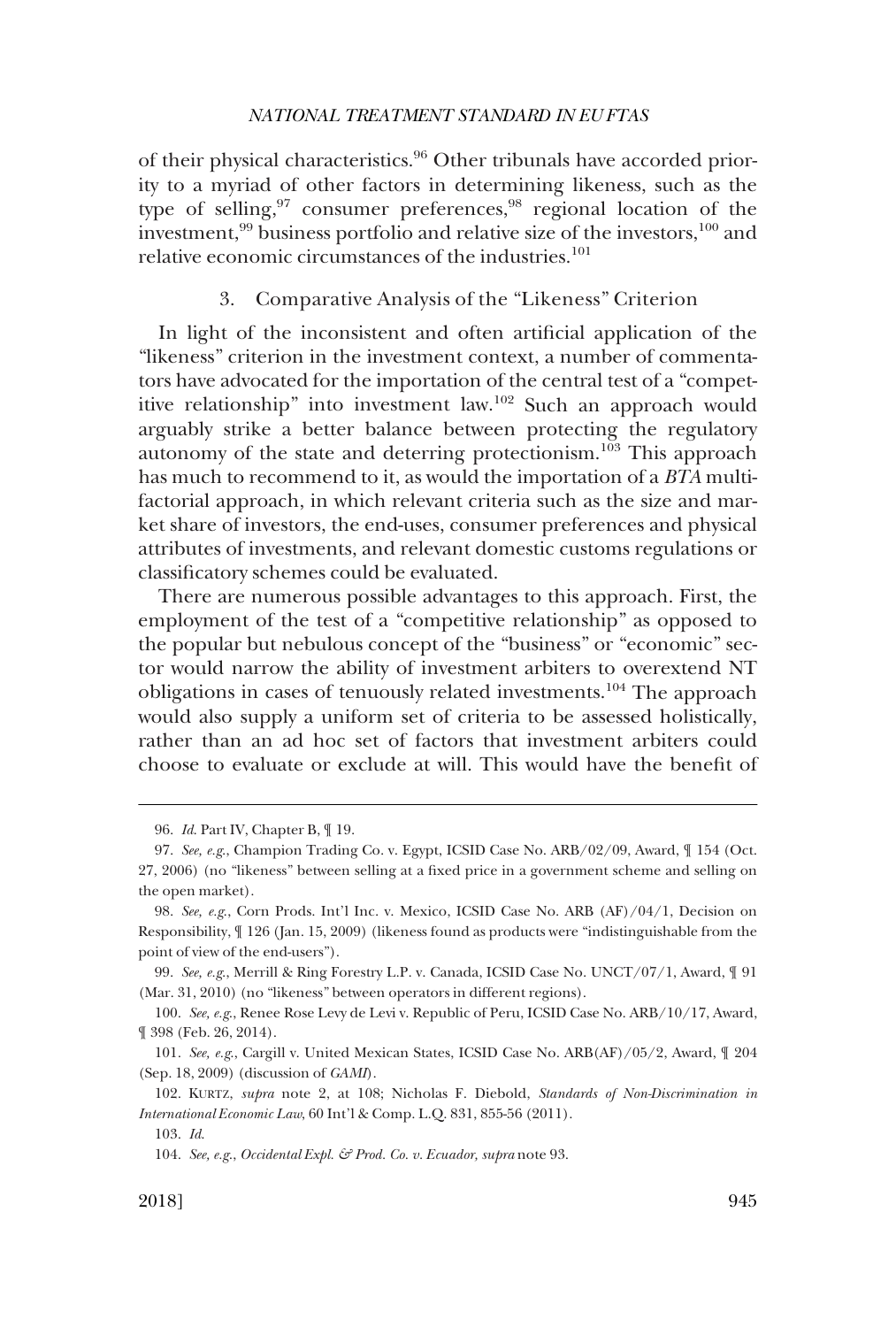building on existing investment jurisprudence to achieve the desired result of greater legal stability and coherence.

However, as central components of WTO jurisprudence such as the idea of the "competitive relationship" are arguably imprecise and inconsistently applied,105 the value of extending this test to the investment context is contestable. Some commentators have suggested, for example, that heavy reliance on qualitative *BTA* factors (such as physical characteristics, regulatory classification etc.,) has tended to result in an unpredictable treatment of the importance of quantitative economic analysis.106 Various views have been advanced as a solution to this deficit, with some academics calling alternately for a greater emphasis on supply-side or demand-side evidence, $107$  and others advocating for a greater stress on qualitative factors in recognition of the inherently normative nature of the "likeness" criterion.<sup>108</sup>

In the specific context of investment, however, the textual reference to like "circumstances" rather than "products" suggests that broader qualitative considerations should remain relevant, as "circumstances" would appear to entail a broader analysis than merely the economic evidence of competition. Moreover, the fact that the protection is offered to both investments and investors complicates the application of a strictly econometric analysis, as it is not clear whether the competitive relationship must exist between the investments or the investors, as many commentators have similarly noted in the context of the GATS.109 Given these shared interpretive difficulties, one possible approach could be to adopt a similar method for "circumstances" to that utilized under the GATS for "services and service suppliers."110 This would involve considering the likeness of both the *investment* and the *investor*, but varying the relative focus on each depending on the case at hand. As noted by Diebold in the context of services, such an approach would provide a structured but flexible

<sup>105.</sup> Damien Neven & Joel P. Trachtman, *Philippines–Taxes on Distilled Spirits: Like Products and Market Definition*, 12 WORLD TRADE REV. 297, 321 (2013); WON-MOG CHOI, 'LIKE PRODUCTS' IN INTERNATIONAL TRADE LAW: TOWARDS A CONSISTENT GATT/WTO JURISPRUDENCE 154-7 (2003).

<sup>106.</sup> Emily Lydgate, *Sorting out Mixed Messages under the WTO National Treatment Principle: A Proposed Approach*, 15 WORLD TRADE REV. 423, 428-437 (2016).

<sup>107.</sup> Neven & Trachtman, *supra* note 105, at 325; NICOLAS F. DIEBOLD, NON-DISCRIMINATION IN INTERNATIONAL TRADE IN SERVICES: "LIKENESS" IN WTO/GATS 268 (2010); Adrian Emich, *Same Same but Different: Fiscal Discrimination in WTO and EU Law*, 32 LEGAL ISSUES ECON. INTEGRATION 369, 415 (2005).

<sup>108.</sup> MITCHELL ET AL., *supra* note 2, at 72.

<sup>109.</sup> World Trade Organization Economic Research and Statistics Division, *Determining 'Likeness' Under the GATS: Squaring the Circle?*, at 10-11, WTO Staff Working Paper No. ERSD-2006- 08 (Sept. 2006).

<sup>110.</sup> GATS, *supra* note 65, art. XVII.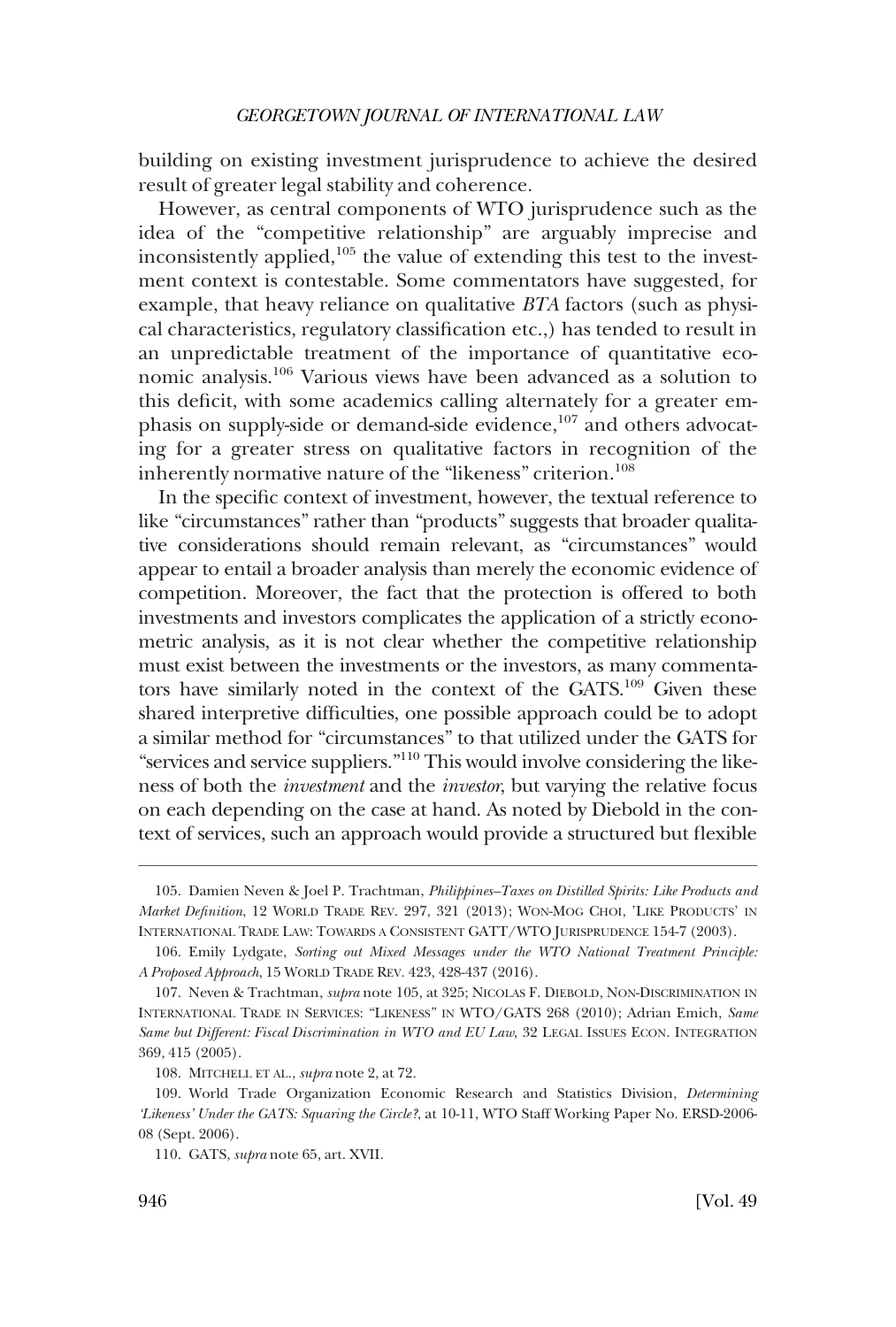<span id="page-18-0"></span>test that would better account for potential interdependencies between the investment and investor. $111$ 

An additional consideration in the EU context is the test utilized by the Court of Justice of the European Union ("ECJ") in evaluating "similar products" under Article 110(1) TFEU, wherein consumer need, organoleptic properties, fiscal classifications, origin, and manufacturing process are holistically evaluated.112 The importation of a multi-factorial approach could thus serve to better integrate the international investment regime with the ongoing informal "dialogue" between WTO Panels and the ECJ in considering one another's findings on "like goods" and "similar products."<sup>113</sup> For instance, the Panel in *Korea–Alcoholic Beverage* accepted that ECJ rulings may have some persuasive value in Article III:2 cases,  $114$  noting that "there is some relevance in examining how the ECJ has defined markets in similar situations to assist in understanding the relationship between non-discrimination provisions and competition law."115 A similar comparative approach could be adopted in relation to "likeness" in the EU investment context, with WTO and ECJ rulings on "similar products" and "like goods" having persuasive value on considerations of "like circumstances."

Analysis of the jurisprudence surrounding "likeness" in the WTO and investment context thus illuminates the potential benefits of adopting a WTO style approach to the evaluation of "like" investors and investments. Whatever the shortcomings of the GATT and GATS approaches, WTO jurisprudence at least provides a set of clear factors and the central idea of "competition" to guide their analysis of "likeness." Future investment arbiters adjudicating new generation EU investment obligations would do well to incorporate a similar approach into their interpretation of the National Treatment standard.

# B. *"Less Favorable Treatment" under WTO and International Investment Law*

Substantial differences also prevail in terms of the "less favorable treatment" standard across WTO and international investment

<sup>111.</sup> DIEBOLD, *supra* note 107, at 218.

<sup>112.</sup> Case 27/67, Firma Fink-Frucht GmbH v. Hauptzollamt Munchen-Landsbergerstrasse, 1968 E.C.R. 224, 232; Case 106/84, Comm'n of Eur. Communities v. Denmark, 1986 E.C.R. 833, ¶ 12.

<sup>113.</sup> Although note that WTO Panels have not always been receptive of ECJ judgements. *See generally* Michelle Q. Zang, *Shall We Talk? Judicial Communication between the CJEU and WTO Dispute Settlement*, 28 EUR. J. INT'L L. 273, 287-92 (2017).

<sup>114.</sup> Panel Report, *Korea–Taxes on Alcoholic Beverages*, WTO Doc. WT/DS75/R (adopted Sept. 17, 1998).

<sup>115.</sup> *Id.* ¶ 10.81.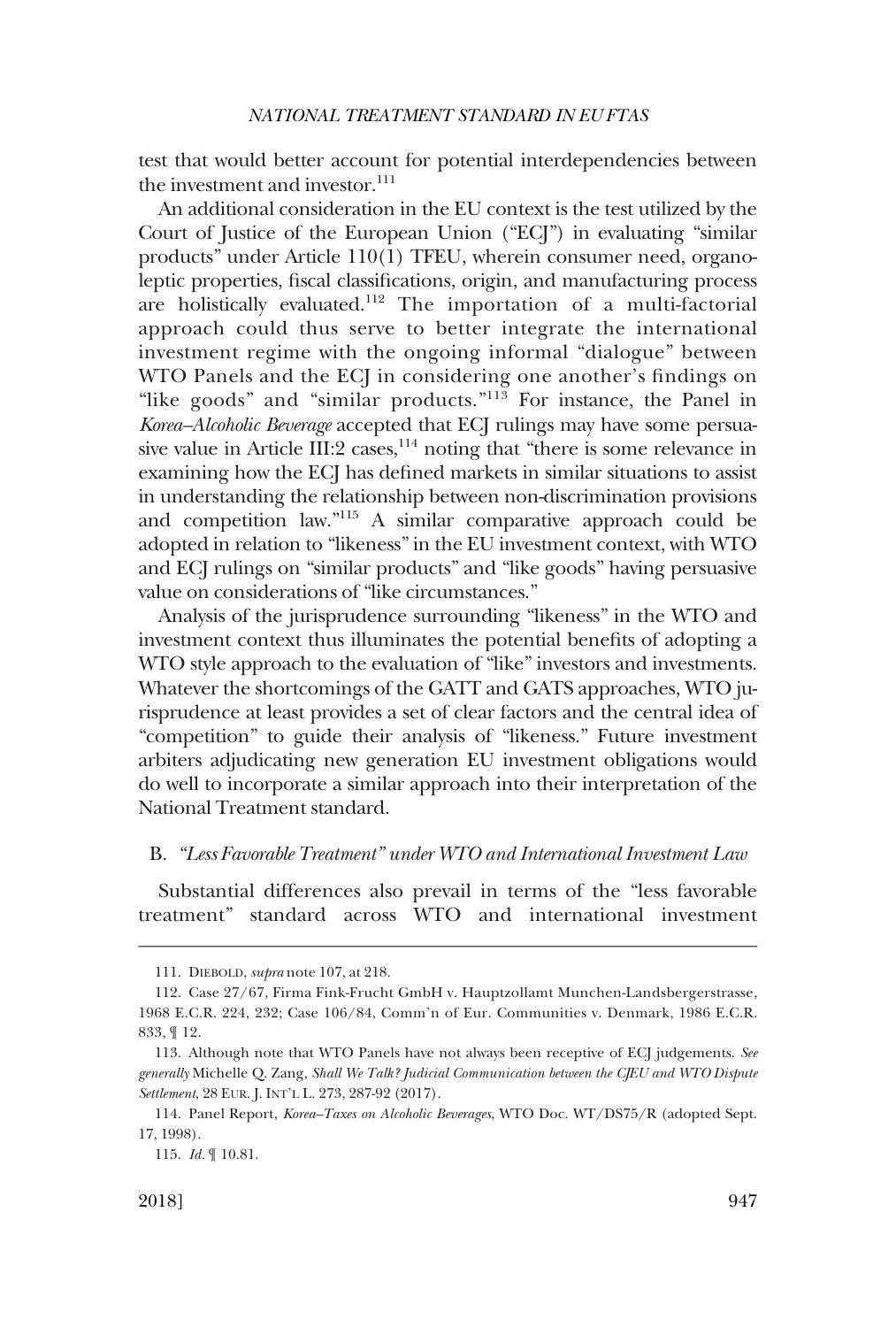jurisprudence. The interpretation of "less favorable treatment" has shifted considerably over time in the WTO, particularly in relation to whether a measure which clearly discriminates based on national origin (de jure discrimination) will prima facie qualify as less favorable treatment.116 Nonetheless, in the context of Article III:4 of the GATT, the prevailing test is whether the contested domestic measure modifies the equality of competitive conditions in the relevant mar $ket$ <sup>117</sup> Additionally, although there has been some conflicting precedent in Panel reports, the Appellate Body has confirmed that the relevant inquiry is whether the group of "like" imported products is accorded less favorable treatment than the group of "like" domestic products.118

In the context of investment arbitral jurisprudence, however, there remains a lack of consensus as to the appropriate test to be utilized in relation to "less favorable treatment."119 Most arbitral tribunals appear to have accepted that both *de jure* and *de facto* discriminatory measures will be encompassed by the standard.<sup>120</sup> However, the dominant approach of many tribunals following *Pope & Talbot v. Canada*121 has been to apply a "best treatment" standard under which the foreign investor must merely prove that any single domestic actor is receiving more favorable treatment under the contested measure.<sup>122</sup> Conversely, a few tribunals such as that in *ADF v. US* have appeared to support an approach analogous to that of the Appellate Body under which it must

117. Appellate Body Report, *Korea - Measures Affecting Imports of Fresh, Chilled and Frozen Beef*, ¶ 135-137, WTO Doc. WT/DS161/AB/R (adopted Dec. 11, 2000).

120. *See, e.g*., *Archer Daniels Midland v. Mexico*, *supra* note 90, ¶ 193; *Pope & Talbot v. Canada*, *supra* note 92, ¶ 43; *Feldman v. Mexico*, *supra* note 90, ¶ 183.

<sup>116.</sup> MELLONI, *supra* note 81, at 160-62. Some critics argue that in practice *de jure discriminatory*  measures will still invariably result in a finding of breach. *See, e.g*., William J. Davey & Keith E. Maskus, *Thailand–Cigarettes (Philippines): A More Serious Role for the 'Less Favorable Treatment' Standard of Article III:4*, 12 WORLD TRADE R. 163, 181 (2013); WILLIAM J. DAVEY, NON-DISCRIMINATION IN THE WORLD TRADE ORGANIZATION 341 (Hague Academy of International Law, 1st ed. 2012). *See also* Appellate Body Report, *China–Measures Affecting Trading Rights and Distribution Services for Certain Publication and Audiovisual Entertainment Products*, ¶ 7.1537, WTO Doc. WT/DS363/AB/R (adopted Dec. 21, 2009).

<sup>118.</sup> *EC–Asbestos*, *supra* note 78, ¶ 100.

<sup>119.</sup> *See generally* PETER VAN DEN BOSSCHE & WERNER ZDOUC, THE LAW AND POLICY OF THE WORLD TRADE ORGANIZATION: TEXT, CASES AND MATERIALS (Peter Van den Bossche & Werner Zdouc eds., 3d ed. 2017).

<sup>121.</sup> *Pope & Talbot v. Canada, supra* note 92.

<sup>122.</sup> *See*, *e.g*., *Methanex v. United States*, *supra* note 95, Part IV, Chapter B, ¶¶ 20-21; *Archer Daniels Midland v. Mexico*, *supra* note 90, ¶ 205; *Corn Prods. Int'l Inc. v. Mexico*, *supra* note 98, ¶ 117*. See generally* Weiler, *supra* note 11, at 104-06.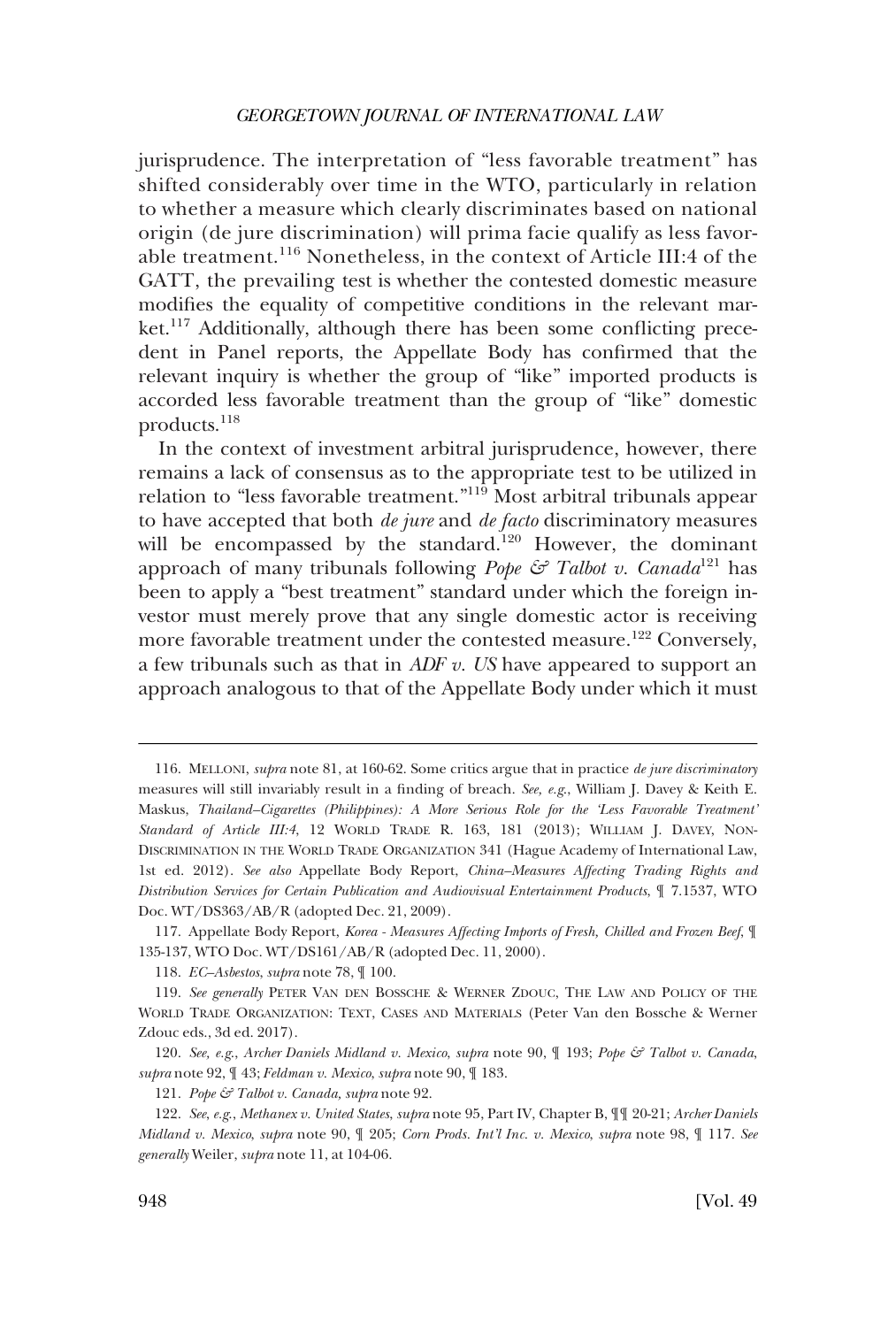<span id="page-20-0"></span>be demonstrated that the "group" of "like" domestic products has received more favorable treatment.<sup>123</sup>

# 1. Comparative Analysis of the "Less Favorable Treatment" Criterion

Commentators such as Kurtz have suggested that the phrase "less favorable treatment" should be interpreted identically irrespective of whether it is embedded in a trade or an investment agreement. As he notes, "the choice by an individual investor to invoke *procedural* rights granted by the state parties cannot, in and of itself, control the question of the *substantive* legal standard against which the respondent state's actions should be judged."124 Academics such as Weiler, however, have maintained that in the specific context of investment, the historical development of the NT and MFN obligations means that both types of protections are better viewed as linguistic variations on the same legal standard which is ultimately concerned with the best treatment afforded to any domestic investor in the host state.<sup>125</sup>

However, Weiler's argument carries little weight in the context of new-generation FTAs concluded by the EU. The continued application of a "best treatment" standard is sensible in the context of those NT provisions, such as Article 1102 of NAFTA, which specifically state that the relevant standard is "treatment no less favorable than the most favorable treatment accorded."126 However, in new generation EU FTAs, the wording of the standard is identical across the trade NT obligation (typically directly incorporating Article III of the GATT) and investment NT obligation,<sup>127</sup> each referring to "treatment no less favorable."<sup>128</sup> Interpreting the term according to its "ordinary meaning" in the context of the treaty in which it is embedded, as pursuant to Article 31(1) of the Vienna Convention of the Law of Treaties (VCLT),

<sup>123.</sup> ADF Group v. United States, ICSID Case No. ARB (AF)/00/1, Award, ¶ 157 (Jan. 9, 2003).

<sup>124.</sup> KURTZ, *supra* note 2, at 111. *See also Archer Daniels Midland v. Mexico*, *supra* note 90, ¶ 173.

<sup>125.</sup> Weiler, *supra* note 11, at 79.

<sup>126.</sup> North American Free Trade Agreement art. 1102(3),, Can.-Mex.-U.S., Dec. 17, 1992, 32 I. L.M. 289 (1993). Moreover, the popularity of the "best treatment" approach in investment arbitral jurisprudence is likely at least in part attributable to predominance of NAFTA awards in this area of law. *See generally* Leila Choukroune, *National Treatment in International Investment Law and Arbitration: A Relative Standard for Autonomous Public Regulation and Sovereign Development*, *in*  THE PRINCIPLE OF NATIONAL TREATMENT IN INTERNATIONAL ECONOMIC LAW: TRADE, INVESTMENT AND INTELLECTUAL PROPERTY (Anselm Kamperman Sanders ed., 2014).

<sup>127.</sup> *See, e.g*., CETA*, supra* note 42, art. 2.3.1; EU-Vietnam FTA, *supra* note 43, art 12; EU-Singapore FTA, *supra* note 46, art. 2.3.

<sup>128.</sup> *See, e.g*., CETA*, supra* note 42, art. 2.3, 8.6, 8.7; Draft EU-Japan EPA, *supra* note 44.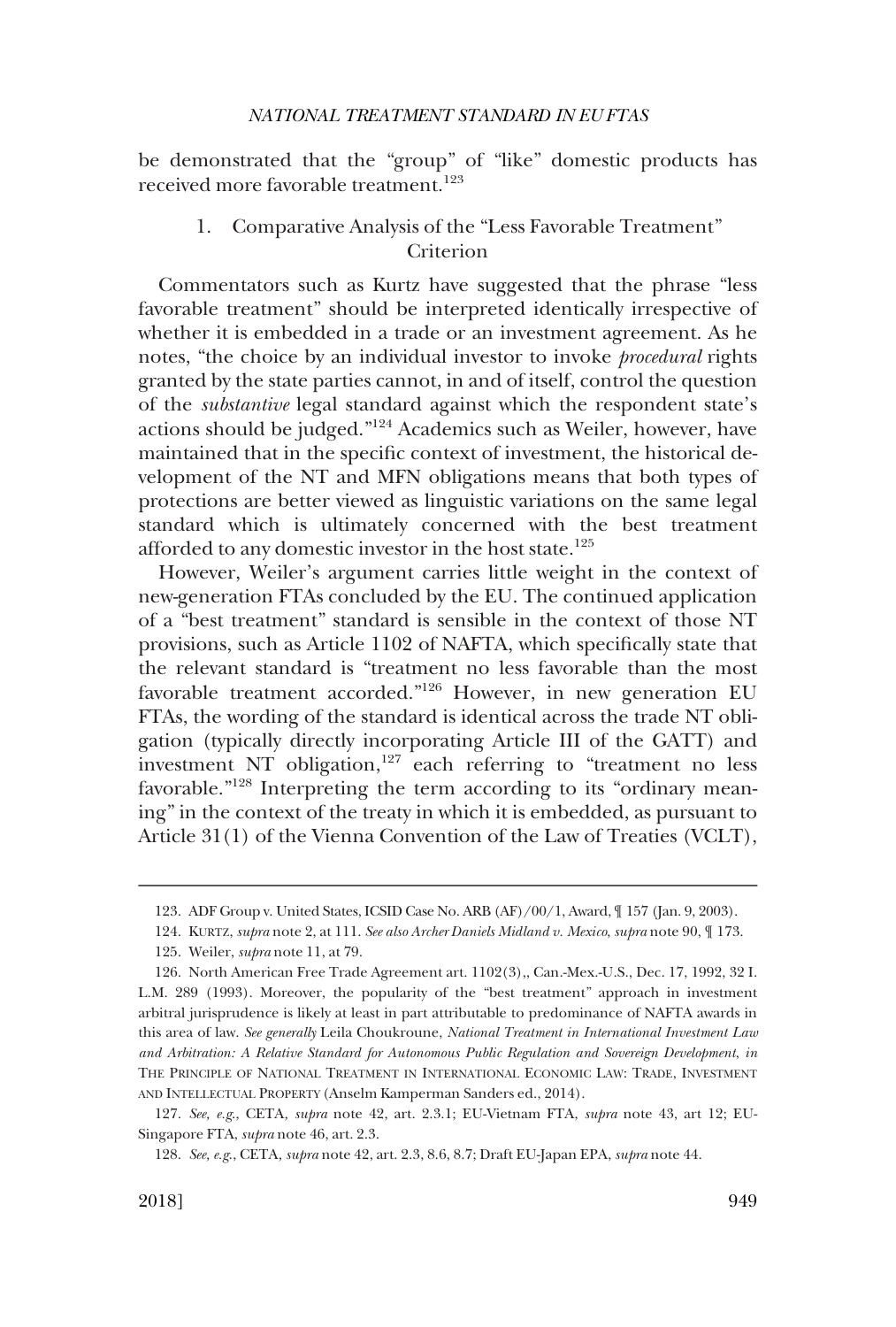it is difficult to see why these provisions should be interpreted differently. This construction is additionally supported, as aforementioned, by the fact that the primary "object and purpose,"129 articulated in the objectives of many of the EU FTAs, is identical for the both trade and investment—that is, trade and investment liberalization respectively. This suggests that in applying the NT standard, investment arbiters should be primarily concerned with the overall effect of the measure on competitive opportunities afforded to foreign investors, rather than ensuring that an investor receives the best possible version of state treatment.<sup>130</sup>

Moreover, there may be additional grounds to support this construction depending on the EU FTA at issue. For instance, the Joint Interpretive Instrument for CETA specifies that the investment protections should not "result in foreign investors being treated more favorably than domestic investors."<sup>131</sup> Applying Article 31(2)(b) of the VCLT, interpreting the NT standard as requiring "best treatment" would arguably conflict with this instrument as it would result in more favorable treatment being afforded to the foreign investor than other similarly prejudiced domestic investors. In the context of the EU-Japan EPA moreover, such an interpretation would be supported by the requirement that investment arbiters take into account the jurisprudence of WTO Panels and the Appellate Body.132 The specific formulation of these EU FTAs thus lends support to the implementation of a group "less favorable treatment" standard in line with WTO jurisprudence.

There would also be several practical benefits to such an approach. First, as the "best treatment" approach results in a lower burden of proof for prospective claimants, closing this disparity would minimize the likelihood of commercial actors exploiting this gap to subvert the WTO dispute resolution system.<sup>133</sup> In the specific context of the EU,

<sup>129.</sup> Vienna Convention on the Law of Treaties art. 31(1), *opened for signature* May 23, 1969, 1155 U.N.T.S. 331.

<sup>130.</sup> KURTZ, *supra* note 2, at 85-86.

<sup>131.</sup> Joint Interpretive Instrument on the Comprehensive Economic and Trade Agreement (CETA) between Canada and the European Union and its Member States art 6(a), Jan. 14, 2017, 2017 O.J. (L 11) 3.

<sup>132.</sup> Draft EU-Japan EPA, *supra* note 44, art. 16.

<sup>133.</sup> See, e.g., Maria Alcover & Ana Maria Garcés, *The Interpretation of 'Treatment No Less Favorable' Under Article III: 4 of the GATT 1994 and Article 2.1 of the TBT Agreement: A Comparative Analysis*, 11 GLOBAL TRADE CUSTOMS J. 360, 368 (2016) (discussing disparities between the GATT and TBT); Susy Frankel, *Interpreting the Overlap of International Investment and Intellectual Property Law*, 19 J. INT'L ECON. L. 121, 143 (2016) (making the same point in the context of overlapping disputes between IP and investment).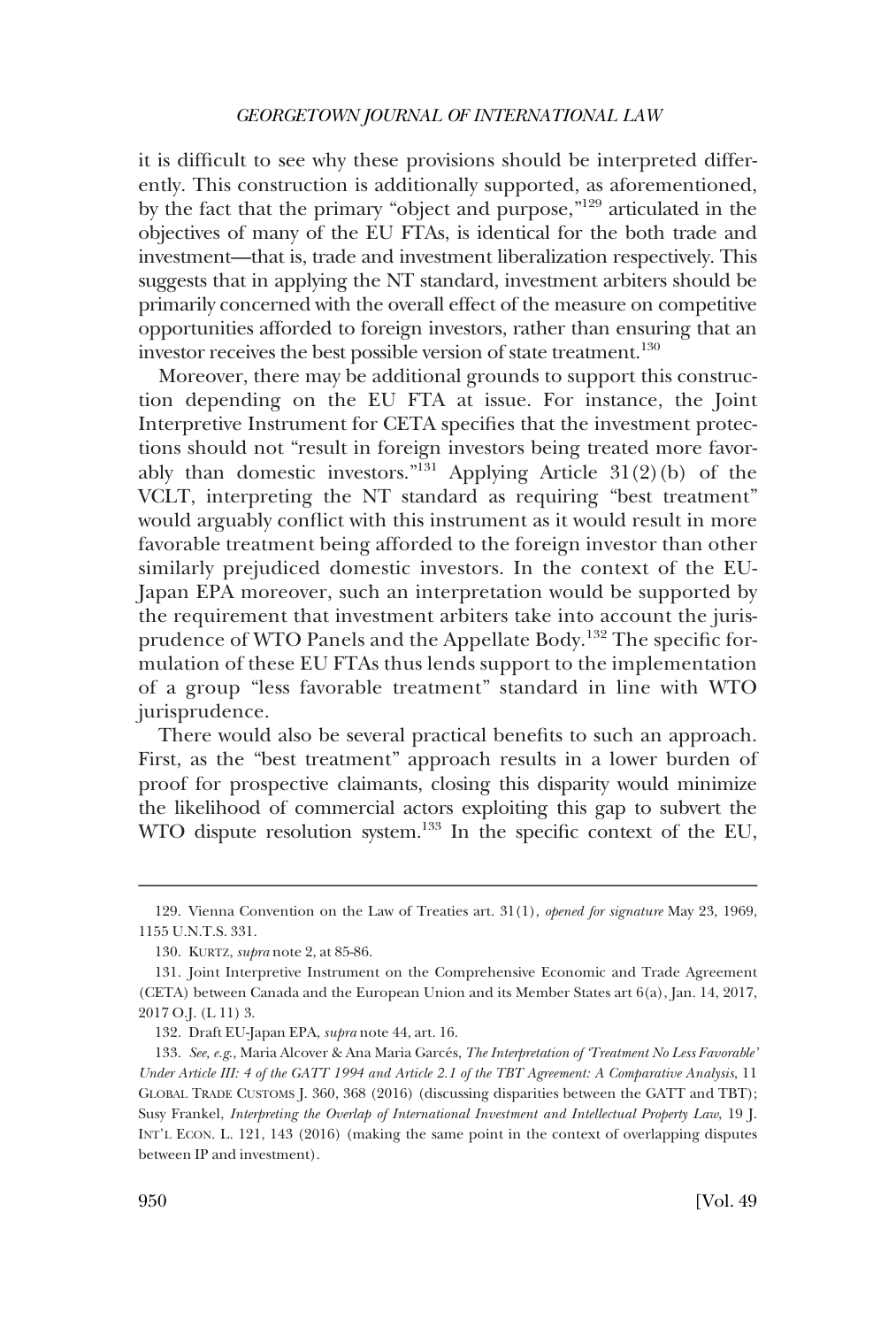<span id="page-22-0"></span>Diebold has additionally noted that this approach would better accord with the approach taken by the ECJ in interpreting Article 110(2) of the TFEU.134 However, given the substantial differences in wording between "less favorable treatment" and the affording "indirect protection" standard of Article 110(2), drawing strict comparisons between Article 110(2) and this element of the NT standard should be cautioned.

One possible drawback of this approach is that investment arbiters and individual claimants, unlike WTO panelists and state parties, are arguably not as well placed to provide or assess economic evidence regarding the operation of an economic group as a whole, or the causal link between the disputed measure and the effect on competitive conditions.135 However, in the context of those EU FTAs in which it is mandated that investment arbiters have experience in trade law, this problem may be less pronounced. Moreover, it has been recently noted by the Appellate Body that while empirical evidence will be relevant to the assessment of "less favorable treatment," a rigid economic analysis is not necessary and arbiters should rather consider the "design, structure, and expected operation of the measure."136 Such an approach is very similar to that already employed by investment tribunals, and the additional onus on investor claimants to adduce economic evidence in their favor should therefore be viewed as a "real but reasonable burden of persuasion."137

In conclusion, it would be in better accord with both the text and objective of the investment protections embedded in new generation EU FTAs to adopt a "group" rather than a "best treatment" approach to the NT standard. Such an approach would have the additional benefit of promoting greater coherence between the WTO and investment jurisprudence, and respecting the common roots of "less favorable treatment" standard in public international law.

# C. *Regulatory Purpose under the WTO and International Investment Law*

The idea of regulatory "purpose" or "intent" is typically used to encompass one or both of two possible concepts: either that a subjective "protectionist" intent by the regulator should be a prerequisite for breach of the

<sup>134.</sup> KURTZ *supra* note 2, at 216.

<sup>135.</sup> *Id*. at 121.

<sup>136.</sup> Appellate Body Report, *Thailand–Customs and Fiscal Measures on Cigarettes from the Philippines (Thailand–Cigarettes)*, ¶ 129-130, WTO Doc. WT/DS371/AB/R, (adopted Jun. 17, 2011). *See also* Appellate Body Report, *Chile–Taxes on Alcoholic Beverages*, ¶ 71, WTO Doc. WT/ DS87/AB/R (adopted Dec. 13, 1999) [hereinafter *Chile-Alcoholic Beverages*].

<sup>137.</sup> KURTZ, *supra* note 2, at 216.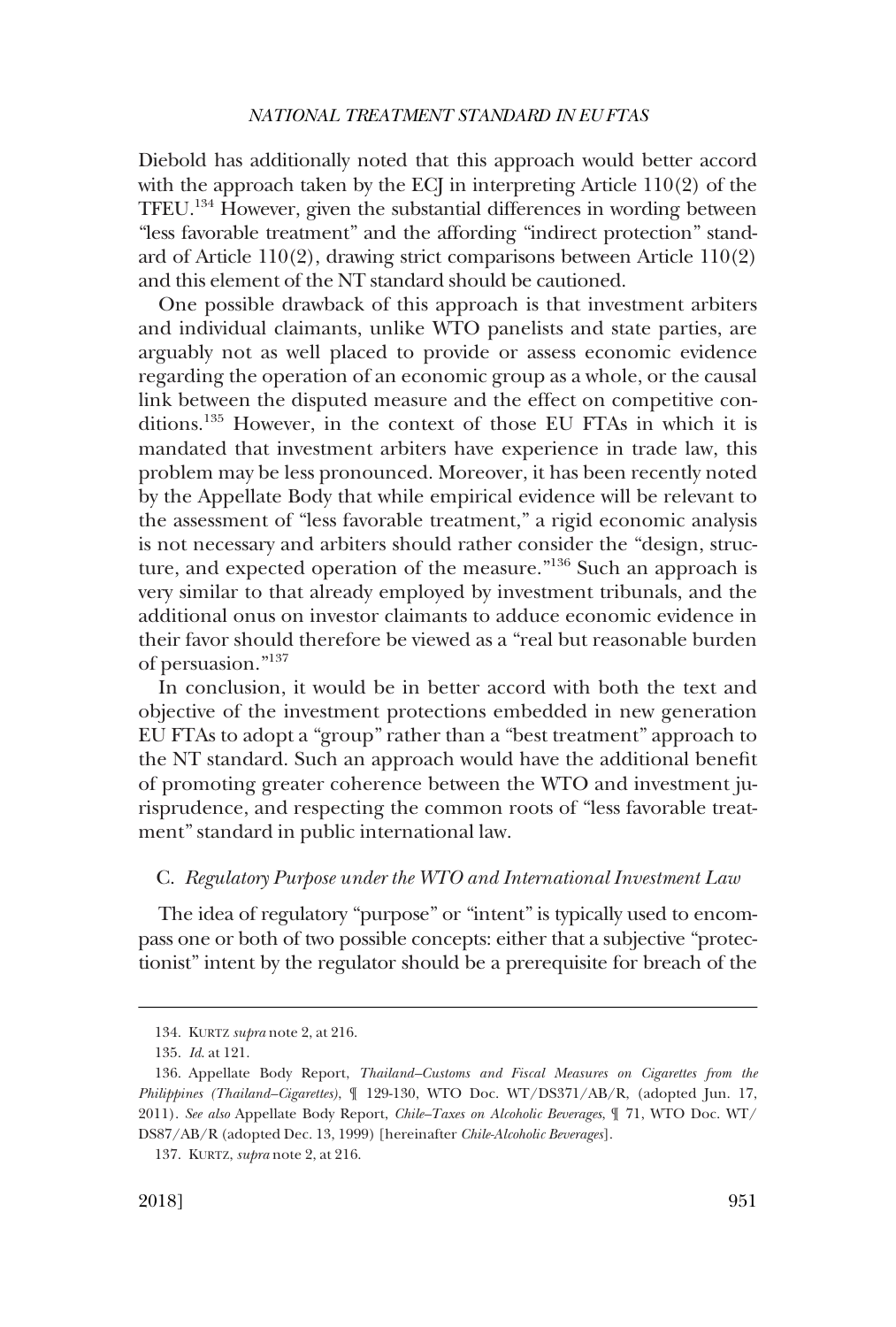NT standard, or that differential treatment should be permitted under the NT standard provided it is the result of a legitimate objective regulatory distinction.138 Both in the WTO and international investment context, academics and arbiters have struggled to determine the extent to which this factor should be considered in relation to the NT standard.

In the WTO context, arbiters have attempted to incorporate different versions of these concepts into both the "likeness" or "less favorable treatment" stage of the NT analysis. For instance, several panels following *US–Malt Beverages*139 applied the concept of a so-called "aims-andeffects" test within the concept of "like products" under the  $GATT$ ,<sup>140</sup> although this approach was later rejected by the Appellate Body in *Japan–Alcohol Beverages II*.<sup>141</sup> The Panel in *US–Tuna II*<sup>142</sup> also attempted to rely on dicta in *Dominican Republic–Cigarettes* to introduce the idea of legitimate regulatory distinctions into the concept of "less favorable treatment,"143 although it appears that this approach has since been disapproved by the Appellate Body in *US–Clove Cigarettes*. 144 The prevailing approach under the GATT, therefore, appears to be one in which the concept of "regulatory purpose" is not explicitly relevant, $145$  although some commentators have noted that the continued emphasis on the "design and intended operation" of the measure in cases like *Thailand– Cigarettes* provides a back door by which to consider this issue.<sup>146</sup>

In contrast, in the context of the TBT, the Appellate Body has bifurcated "less favorable treatment" in a two-stage test, requiring not only an examination of competitive conditions, but also whether the difference in treatment stems from a "legitimate regulatory

<sup>138.</sup> MITCHELL ET AL., *supra* note 2, at 5-20.

<sup>139.</sup> Panel Report, *United States–Measures Affecting Alcoholic and Malt Beverages*, WTO Doc. DS23/R - 39S/206 (adopted Jun. 19, 1992).

<sup>140.</sup> *See, e.g*., Panel Report, *United States–Taxes on Automobiles*, ¶ 5.10, WTO Doc. D31/4 (adopted Oct. 11, 1994).

<sup>141.</sup> Appellate Body Report, *Japan–Taxes on Alcoholic Beverages (Japan–Alcoholic Beverages II)*, 8, WTO Doc. WT/DS8/AB/R (adopted Oct. 4, 1996). *See also Chile-Alcoholic Beverages, supra*  136, ¶ 62.

<sup>142.</sup> Appellate Body Report. *United States–Measures Concerning the Importation, Marketing and Sale of Tuna Products (US–Tuna II)*, WTO Doc. WT/DS381/AB/R (adopted May 16, 2002).

<sup>143.</sup> Appellate Body Report, *Dominican Republic–Measures Affecting the Importation and Sale of Cigarettes*, ¶ 96, WTO Doc. WT/DS302/AB/R (adopted Apr. 25, 2005).

<sup>144.</sup> Appellate Body Report, *US–Clove Cigarettes*, n. 372, WTO Doc. WTO/DS406/AB/R (adopted Apr. 4, 2012) [hereinafter *US–Clove Cigarettes*].

<sup>145.</sup> Lothar Ehring, *National Treatment under the GATT 1994: Jurisprudential Developments in De Facto Discrimination, in* THE LAW AND POLICY OF THE WORLD TRADE ORGANIZATION: TEXT, CASES AND MATERIALS 52 (Peter Van den Bossche & Werner Zdouc eds., 2017).

<sup>146.</sup> Lydgate, *supra* note 106, at 436. *See also* DiMascio & Pauwelyn, *supra* note 10, at 65.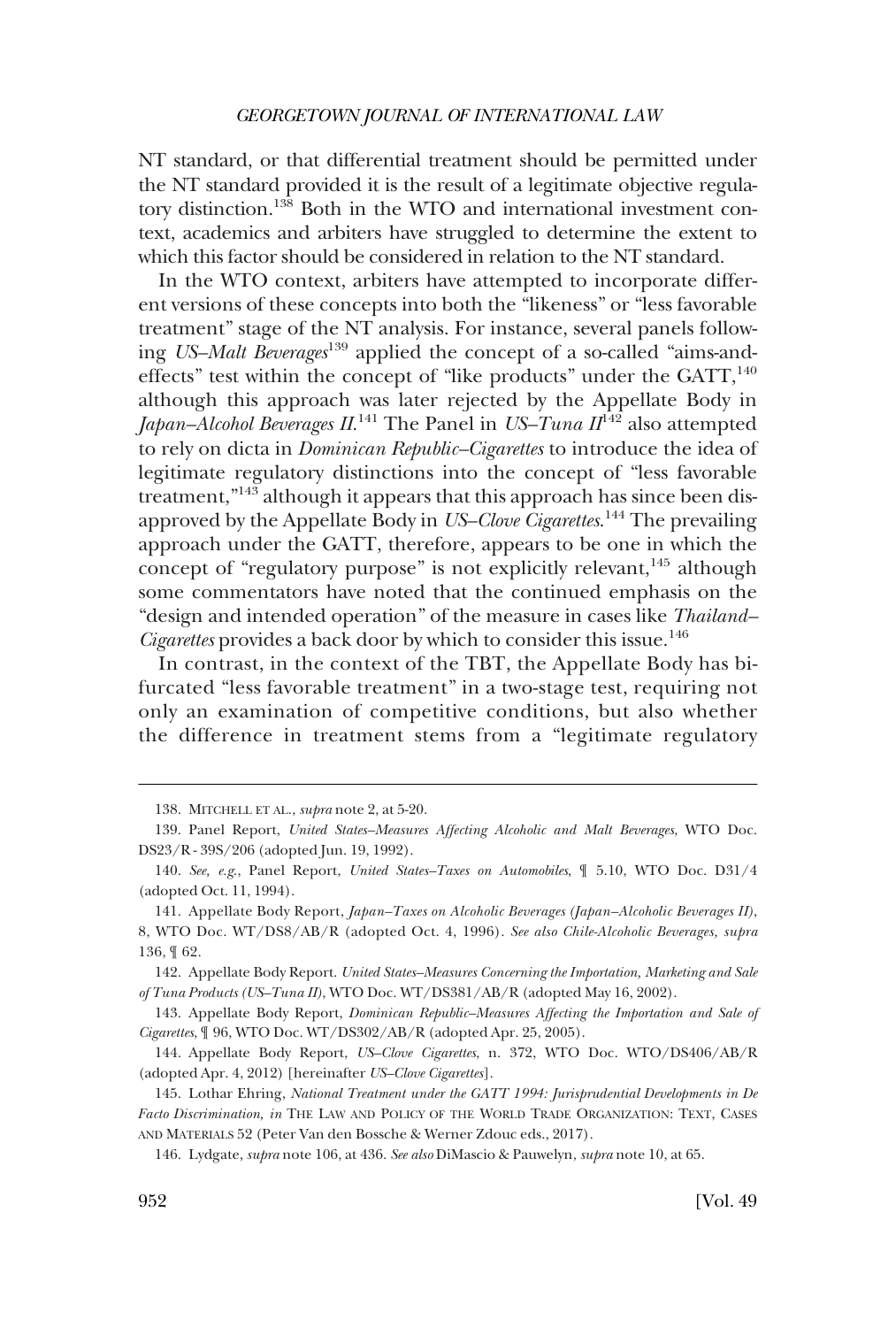distinction."147 The exact scope of this concept is not yet entirely  $clear<sup>148</sup>$  although the Appellate Body has cautioned against drawing comparisons between the GATT and the TBT in *EC Seal Products*, noting that "legitimate regulatory distinctions" should not be viewed as an analogue for the concept of "arbitrary" or "unjustifiable" treatment under Article XX of the GATT.<sup>149</sup> Nonetheless, the importation of the "legitimate regulatory distinction" test into the context of the TBT illustrates the repeated revival of some kind of "regulatory purpose" criterion in WTO jurisprudence.

In the context of investment, tribunals have also adopted a wide variety of approaches to the relevance of regulatory purpose.150 Some tribunals have expressly disavowed the necessity of demonstrating a protectionist intent by the state,<sup>151</sup> while others have appeared to explicitly adopt it as an additional requirement.<sup>152</sup> Numerous approaches have also been adopted in relation to objective regulatory defenses. For instance, in *S.D. Myers v. Canada*, the tribunal argued that the existence of any legitimate regulatory justifications should be considered as part of the analysis of "like circumstances."153 Other tribunals, conversely, have simply stated that it is necessary to consider whether there are any "legitimate"<sup>154</sup> or "rational"<sup>155</sup> justifications for the domestic measure as an additional factor. However, to date, there appears to be little coherence across international investment jurisprudence as to the relative weight or deference to afford to this factor.

<sup>147.</sup> *See, e.g*., *Argentina-Financial Services*, *supra* note 85, ¶ 6.210; Appellate Body Report, *United States–Certain Country of Origin Labelling (COOL) Requirements*, ¶ 340, WTO Doc. WT/DS384/AB/R (adopted Jun. 29, 2012); *US–Clove Cigarettes*, *supra* note 144, ¶ 182.

<sup>148.</sup> *See generally* Alcover & Garces, *supra* note 133.

<sup>149.</sup> Appellate Body Report, *European Communities–Measures Prohibiting the Importation and Marketing of Seal Products*, ¶ 5.310-5.315, WTO Doc. WT/DS400/AB/R (adopted May 22, 2014).

<sup>150.</sup> *See generally* Reinisch, *supra* note 90.

<sup>151.</sup> *See, e.g*., *S.D. Myers v. Canada*, *supra* note 91, ¶¶ 252-54; *Feldman v. Mexico*, *supra* note 90, ¶ 83; *Pope & Talbot v. Canada, supra* note 92, ¶ 79; Parkerings-Compagniet AS v. Republic of Lithuania, ICSID Case No. ARB/05/8, Award, ¶ 368 (Sep. 11, 2007).

<sup>152.</sup> *See*, *e.g*., *Methanex v. United States, supra* note 95, Part III, Chapter B, ¶¶ 46-60; LG&E Energy Corp. v. Argentine Republic, ICSID Case No. ARB/02/1, Decision on Liability, ¶ 146 (Oct. 3, 2006).

<sup>153.</sup> *S.D. Myers v. Canada*, *supra* note 91, ¶ 250.

<sup>154.</sup> *Parkerings-Compagniet AS v. Republic of Lithuania*, *supra* note 151, ¶ 368.

<sup>155.</sup> *Pope & Talbot v. Canada*, *supra* note 92, ¶ 78.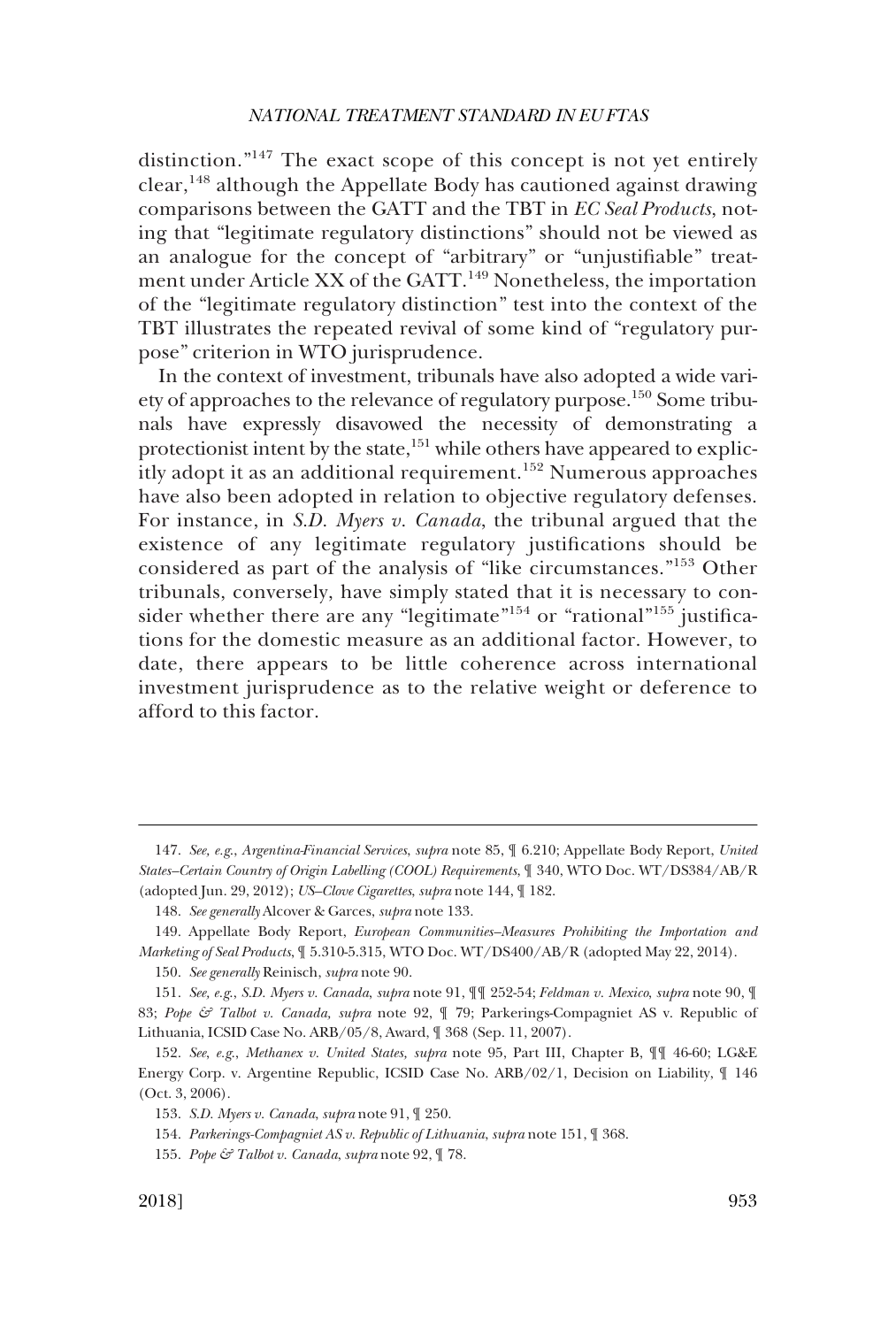# 1. Comparative Analysis of the "Regulatory Purpose" Criterion

<span id="page-25-0"></span>The repeated resurgence and reconfiguration of some form of regulatory purpose consideration in both the context of WTO and investment jurisprudence suggests that to some extent, arbiters will "almost inevitably" have to consider the regulatory purpose of the measure in the course of examining alleged breaches of the NT standard.<sup>156</sup> Moreover, capturing such considerations into regulatory exception clauses modelled after Article XX of the GATT may be problematic given the historically narrow interpretation of such provisions.<sup>157</sup> As a result, jurisprudential clarity as to what role regulatory purpose serves in relation to the NT standard is desirable to increase certainty and clarity for prospective disputants.<sup>158</sup>

What is more problematic is the precise legal form that this consideration should take. Kurtz has argued that a breach of the NT standard should never be found unless the claimant can demonstrate a subjective protectionist intent by the state, through its legislative history, protectionist statements or domestic court rulings.159 While such an approach has the benefit of simplicity, it would seemingly narrow the scope of NT to exclude even measures which yield a clearly protectionist effect but for which no evidence regarding the state's subjective intent is available. Mitchell, Heaton, and Henckels, conversely, have argued that adjudicators should test whether the measure "does not have a significant protectionist regulatory purpose . . . and is rationally connected to the least restrictive means of achieving a non-protectionist purpose."160 However, even the co-authors remain in disagreement about how best to implement this approach in a legal framework.<sup>161</sup> Experience in the EU context also lends little clarity to best practices for implementation. The ECJ has similarly struggled in its jurisprudence on free movement of goods to determine the extent to which it should allow for legitimate regulatory purposes beyond Article 36 of the TFEU (modeled after Article XX of the GATT), as particularly evidenced by the judicial invention of an extra open-ended category of

<sup>156.</sup> MITCHELL ET AL., *supra* note 2, at 97.

<sup>157.</sup> Benn McGrady, *Principles of Non-Discrimination after US–Clove Cigarettes, US–Tuna II, US– COOL and EC–Seal Products and their Implications for International Investment Law*, 16 J. WORLD INV. & TRADE 141, 160 (2015).

<sup>158.</sup> *Id*.

<sup>159.</sup> KURTZ, *supra* note 2, at 135.

<sup>160.</sup> MITCHELL ET AL., *supra* note 2, at 173-76.

<sup>161.</sup> Mark Huber, *Book Review: Non-Discrimination and the Role of Regulatory Purpose in International Trade and Investment Law*, 20 J. INT'L ECON. L. 431, 434 (2017).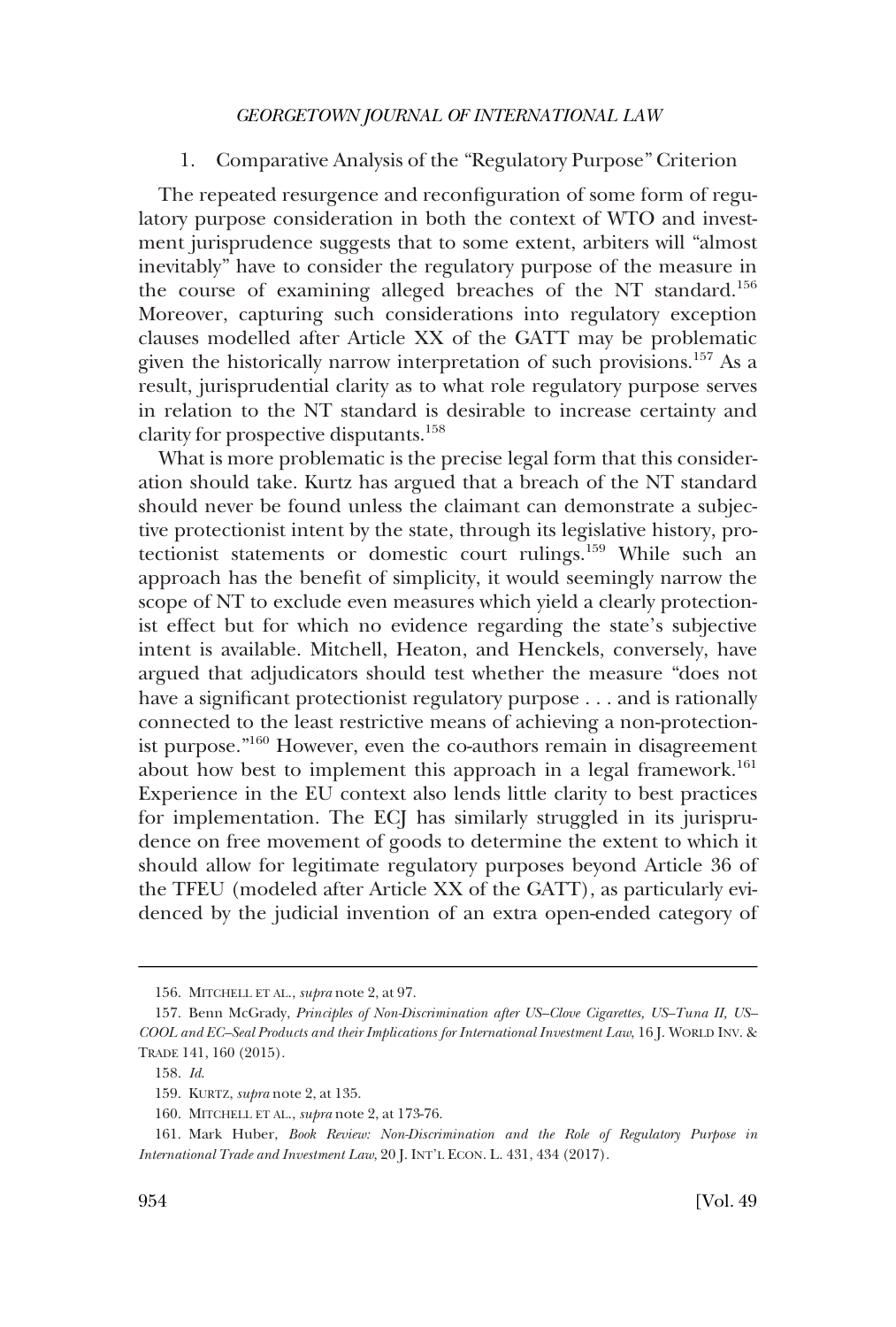"mandatory requirements," such as environmental protection in *Cassis De Dijon*. 162

In the specific context of new generation EU FTAs, however, this difficulty may be ameliorated by the presence of important textual innovations that directly provide for considerations of regulatory purpose. In fact, this type of innovation is perhaps most evident in another recently concluded FTA, the Trans Pacific Partnership ("TPP"), in which an additional footnote has been added to the NT protection specifying that whether treatment is no less favorable depends "on the totality of the circumstances, including whether the relevant treatment distinguishes between investors or investments on the basis of *legitimate public welfare objectives*."163 Although this precise formulation has not been taken up in any EU FTAs, its language has been mimicked in the investment chapters of both  $CETA^{164}$  and the EU-Vietnam  $FTA^{165}$  which "reaffirm" the right of parties to regulate to "achieve legitimate policy objectives, such as the protection of public health, safety, the environment or public morals, social or consumer protection or the promotion and protection of cultural diversity."<sup>166</sup>

The use of "reaffirms" arguably undermines the extent to which these provisions can be considered legally binding.<sup>167</sup> Nonetheless, these clauses support arbiters considering any "legitimate policy objectives" of the measure, including but not limited to those grounds listed in Article XX of the GATT. This could thus provide arbiters with the means through which to construct a third prong under the NT standard, under which a measure that otherwise results in different competitive conditions may be rescued by an objectively legitimate regulatory purpose. This would be similar to the approach currently utilized by the Appellate Body in the context of the TBT but would not have to be subsumed into the standard of "less favorable treatment."

<sup>162.</sup> Rewe Zentrale v. Bundesmonopolverwaltung fur Branntwein, Case 120/78 650, 662 (1979) ECR 649. *See generally* Catherine Barnard, *Derogations, Justifications and the Four Freedoms: Is the State Interest Really Protected?, in* THE OUTER LIMITS OF EUROPEAN UNION LAW (Catherine Barnard & Okeoghene Odudu eds., 2009).

<sup>163.</sup> Trans-Pacific Partnership Agreement, art. 9.4, Jan. 26, 2016.

<sup>164.</sup> CETA*, supra* note 42, art. 8.9.

<sup>165.</sup> EU-Vietnam FTA, *supra* note 43, art. 13bis.

<sup>166.</sup> *See also EU Proposal for TTIP*, *supra* note 61, at art. 1-1 (including similar clarification in its Objectives clause).

<sup>167.</sup> Christian Tietje & Kevin Crow, *The Reform of Investment Protection Rules in CETA, TTIP and Other Recent EU-FTAs: Convincing?*, *in* MEGA-REGIONAL TRADE AGREEMENTS: CETA, TTIP AND TISA: NEW ORIENTATIONS FOR EU EXTERNAL ECONOMIC RELATIONS 100 (Stephan Griller et al. eds., 2017).